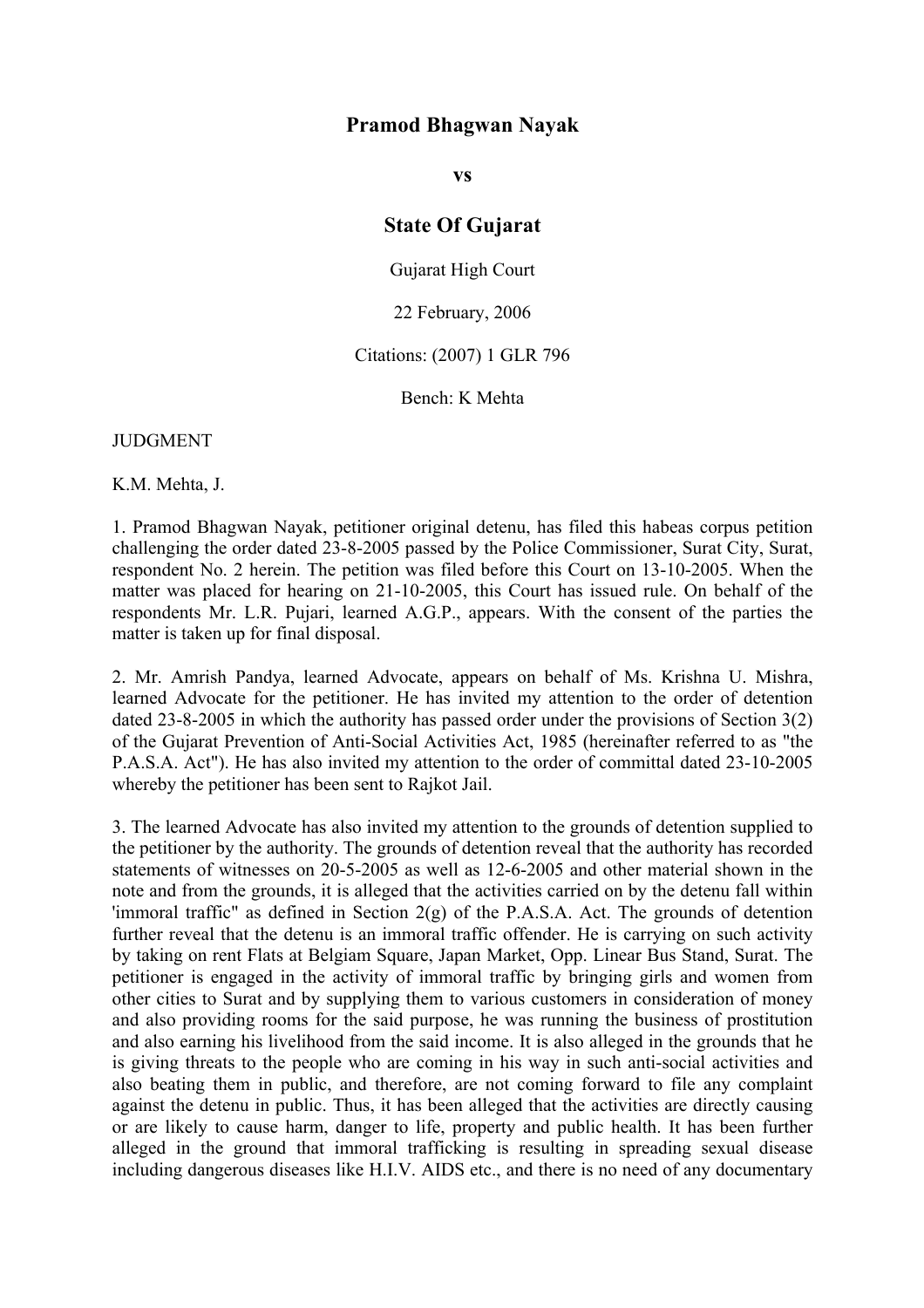evidence to prove that such activity is dangerous to public health particularly when there is sufficient material on record of the case to show that the detenu was involved in the antisocial activities of running brothel or involved in the offences of immoral trafficking. It was further stated in the ground of detention that with a view to immediately prevent him from continuing his such illegal activities in any manner prejudicial to the maintenance of public order and public health, after subjectively satisfying that such activities of the detenu cannot be curbed or prevented immediately by resorting to any other provisions of general law which would have been a time consuming process, as a preventive measure, the authority has passed order of detention against detenu under P.A.S.A. Act. This order was passed with a view to immediately prevent him from continuing such illegal and anti-social activities which are prejudicial to the maintenance of public order. The authority has passed the said order with full application of mind and in compliance and in consonance with the provisions of the P.A.S.A. Act. It was further stated that all the relevant materials and vital documents which have a bearing on the aspect of the matter and which were available have been placed before the authority. It was stated that copies of all the documents which have been considered and relied upon by the authority for passing the order of detention against the detenu have been supplied to the detenu along with the grounds of detention. It may be noted that in the grounds of detention the authority has relied on two statements of witnesses. The first statement was recorded on 9-7-2005 which was verified on 22-8-2005 and the second statement was recorded on 10-7-2005 which was verified on 22-8-2005.

4. The learned Advocate for the petitioner has assailed the impugned order of detention on various grounds. He has stated that the grounds of detention reveal that the authority has alleged that the petitioner has committed an offence in the jurisdiction of Mahidharpura Police Station being II C.R. No. 390 of 2005 on 19-6-2005 under Sections 3, 4, 5 and 7 of the Prevention of Immoral Traffic Act, and the petitioner was arrested on that day and cash of Rs. 2,600/-, 4 mobile phone, condoms 14 total valuing Rs. 13,600/- have been recovered from him. It is also alleged that the petitioner was released on bail on 22-6-2005 and the case is still pending.

5. The learned Advocate has submitted that the order of detention is bad in law on the ground that the detaining authority has considered solitary offence which came to be registered against the petitioner which is not covered within the definition of Section 2(g) of the P.A.S.A. Act. He has further stated that in any view of the matter, the activity alleged against the detenu can at the most be said to be the disturbance to law and order situation and not public order. In support of the aforesaid submissions, the learned Counsel has relied on the provisions of P.A.S.A. Act. Section 2(g) of the P.A.S.A. Act provides that "immoral traffic offender" which means a person who habitually commits or abets the commission of any offence under the Suppression of Immoral Traffic in Women and Girls Act, 1956 (104 of 1956). The learned Advocate has heavily relied on the said definition particularly the word "habitual" in this regard. According to the learned Advocate the word "habitually" means constant or continuous act. In support of the same, the learned Counsel has relied on the judgment of the Hon'ble Supreme Court in the case of Mustakmiya Jabbarmiya Shaikh v. M.M. Mehta, Commissioner of Police and Ors. particularly Paragraph 8 of the said judgment where the Hon'ble Supreme Court has interpreted the word "habitually" as follows:

The Act has defined "dangerous person" in Clause (c) of Section 2 to mean a person who either by himself or as a member or leader of a gang habitually commits or attempts to commit or abets the commission of any of the offences punishable under Chapter XVI or Chapter XVII of the Indian Penal Code or any of the offences punishable under Chapter V of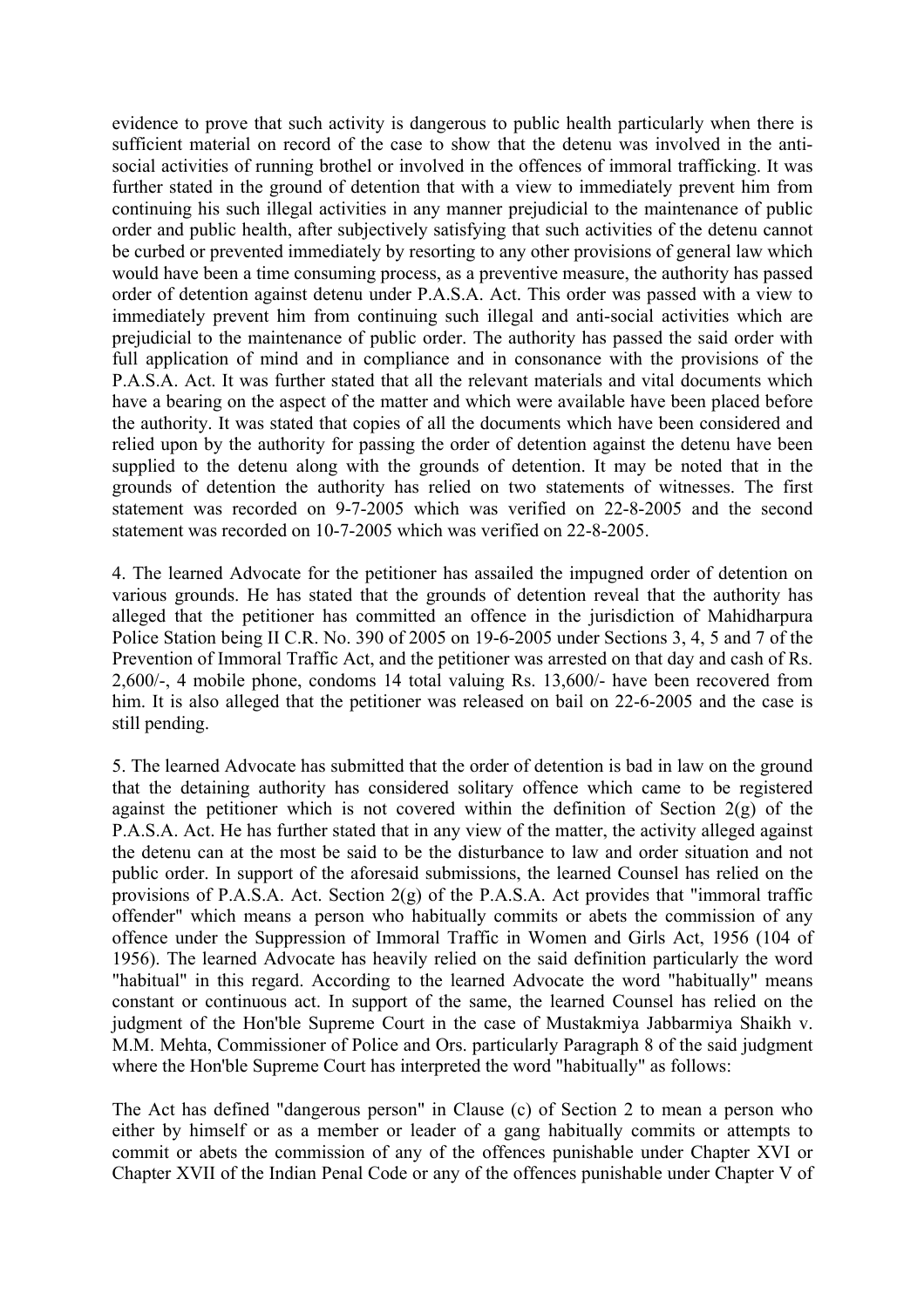the Arms Act. The expression "habit" or "habitual" has, however, not been defined under the Act. According to the Law Lexicon by P. Ramanatha Aiyar, Reprint Edn. (1987), P. 44, "habitually" means constant, customary and addicted to specified habit and the term habitual criminal may be applied to anyone who has been previously convicted of a crime to the sentences and committed to prison more than twice. The word "habitually" means "usually" and "generally". Almost similar meaning is assigned to the words "habit" in Aiyar's Judicial Dictionary, 10th Edn., P. 485. It does not refer to the frequency of the occasions but to the invariability of practice and the habit has to be proved by totality of facts. It, therefore, follows that the complicity of a person in an isolated offence is neither evidence nor a material of any help to conclude that a particular person is a "dangerous person" unless there is material suggesting his complicity in such cases which lead to a reasonable conclusion that the person is a habitual criminal. It, therefore, necessarily follows, that in order to bring a person within the expression "dangerous person" as defined in clause & copy; of Section 2 of the Act, there should be positive material to indicate that such person is habitually committing or attempting to commit or abetting the commission of offences which are punishable under Chapter XVI or Chapter XVII of I.P.C. Or under Chapter V of the Arms Act and that a single or isolated act falling under Chapter XVI or Chapter XVII of I.P.C. Or Chapter V of the Arms Act cannot be characterised as a habitual act referred to in Section 2(c) of the Act.

6. It may be noted that relying upon the said judgment, the learned Counsel submitted that the expression "habitually" means "repeatedly" or "persistently" and observed that it implies a thread of continuity stringing together similar repetitive acts but not isolated, individual and dissimilar acts.

7. As regards "public order", the learned Counsel has relied on judgment of the Hon'ble Supreme Court in the case of Piyush Kantilal Mehta v. Commissioner of Police and also

Division Bench judgment of this Court in the case of Ashokbhai Jivraj @ Jivabhai Solanki v. Police Commissioner, Surat and Ors. . The contention of the learned Advocate is that even activities of the petitioner amounts to violation of law and order situation but not public order. In support of the same, two decisions have been cited.

8. The second submission of the learned Advocate is that the offence came to be registered against the petitioner on 19-6-2005 and the order of detention was passed on 23-8-2005. Thus, there is a delay of two months in passing the order, and therefore, the order of detention is bad in law. The learned Counsel has relied on the judgment of the Hon'ble Supreme Court in the case of T.A. Abdul Rahman v. State of Kerala and also the decision in the case of Anand Prakash v. State of U.P. in support of the same. The learned Counsel has also relied on the decision of the Hon'ble Supreme Court in the case of Pradip Nilkanth Paturkar v. S. Ramamurthi and Elesh Nadubhai Patel v. Commr. of Police, Ahmedabad City reported in 1997 (1) GLH 381 : 1997 (2) GLR 1062 and Thakor Girishji @ Gidhaji Jenaji v. District Magistrate reported in 2002 (1) GCD 338.

9. The next contention of the learned Advocate for the petitioner is that the statement of two anonymous witnesses were recorded by the sponsoring authority on 9-7-2005 and 10-7-2005 which came to be verified by the detaining authority on 22-8-2005 and on the very next day i.e. on 23-8-2005 the order of detention came to be passed which shows the mechanical exercise of power on the part of the detaining authority. The learned Advocate therefore submitted that the privilege claimed by the detaining authority under Section 9(2) of the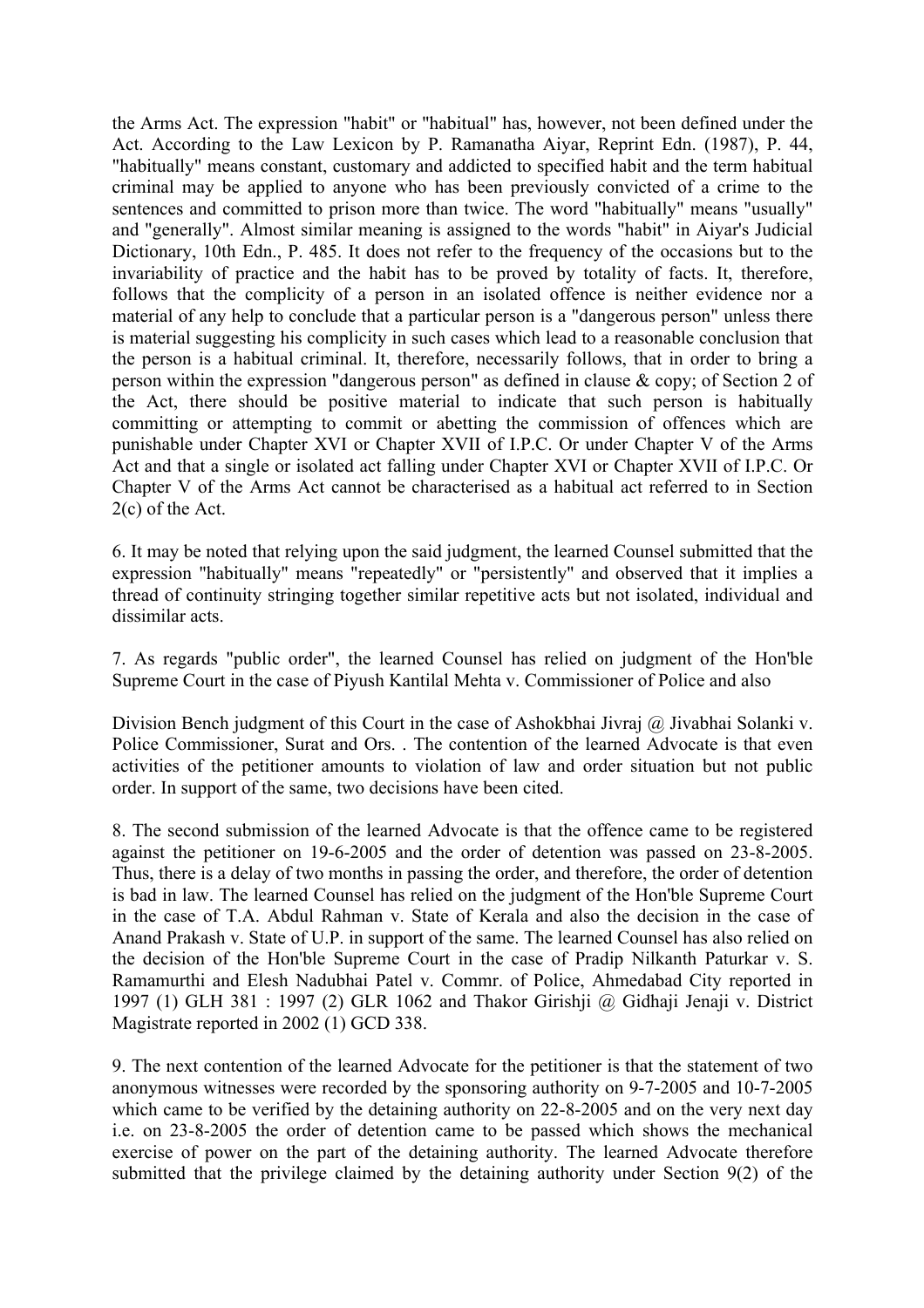P.A.S.A. Act is not genuine and proper. In support of the above submission, the learned Advocate has relied on the decision in the case of Kalidas Chandubhai Kahar v. State of Gujarat reported in 1993 (2) GLR 1659 and also the decision in the case of Ranubhai Bhikabhai Bharwad v. State of Gujarat reported in 2000 (3) GLR 2696 particularly Paragraph 6 the said judgment.

10. The learned Counsel has submitted that there is no contemporaneous material before the detaining authority and the authority has not verified about the character, antecedents and criminal background of the petitioner. The detaining authority has relied on the statements of the anonymous witnesses and thus the privilege claimed by the detaining authority by withholding the names and addresses of the witnesses under Section 9(2) of the Act is not genuine and proper. In support of the same, the learned Advocate has relied on the judgment in the case of Kajalben G. Sindhi v. Commi. of Police, Ahmedabad reported in 2000 (2) GLR 1296 : 2000 (1) GLH 320, Kishore Naginbhai Parmar v. State of Gujarat reported in 2000 (4) GLR 3236 particularly Paragraph 14 of the said judgment and Mohd. Sharif @ Kaliyo Nurmohammadsarnibapu Shaikh v. Commi. of Police reported in 1997 (1) GLH 1017.

11. On the other hand, Mr. Pujari, learned A.G.P., appears on behalf of the respondents. It may be noted that this being an important matter and relating to Immoral Traffic (Prevention) Act, 1956, this Court has requested Ms. Banna Datta to appear as amicus curiae to assist this Court as this matter raises important question on interpretation of the provisions of the P.A.S.A. Act along with the provisions of the Immoral Traffic (Prevention) Act, 1956. The learned A.G.P. has first of all invited my attention to the provisions of the P.A.S.A. Act particularly the object of the Act which provides for preventive detention of bootleggers, dangerous persons. drug offenders, immoral traffic offenders and property grabbers for preventing their anti-social and dangerous activities prejudicial to the maintenance of public order. He has relied on Section 2(c) of the P.A.S.A. Act which provides "dangerous person". Section 2(c) of the P.A.S.A. Act provides "immoral traffic offender" which I have quoted earlier. Section 3 of the P.A.S.A. Act provides power of the State Government to pass order of detention against certain persons. Section 6 of the P.A.S.A. Act provides grounds of detention severable. Section 9 of the P.A.S.A. Act provides grounds of order of detention to be disclosed to detenu.

12. The learned A.G.P. has also relied on Article 23 of Constitution of India which provides prohibition of traffic in human beings and forced labour.

(1) Traffic in human beings and beggar and other similar forms of forced labour are prohibited and any contravention of this provision shall be an offence punishable in accordance with law.

(2) Nothing in this Article shall prevent the State from imposing compulsory service for public purposes and in imposing such service the State shall not make any discrimination on grounds only of religion, race, caste or class or any of them.

13. The learned A.G.P. has stated that in view of provisions of Article 23 of the Constitution, the Immoral Traffic (Prevention) Act, 1956, an Act to provide in pursuance of the International Convention signed at New York on 9-5-1950 was enacted. Section 2 of the said Act provides definitions which are important. Section 2(a) of the said Act defines "brothel". Section 2(f) defines "prostitution" means the sexual exploitation or abuse of persons for commercial purpose and the expression "prostitute" shall be construed accordingly. Section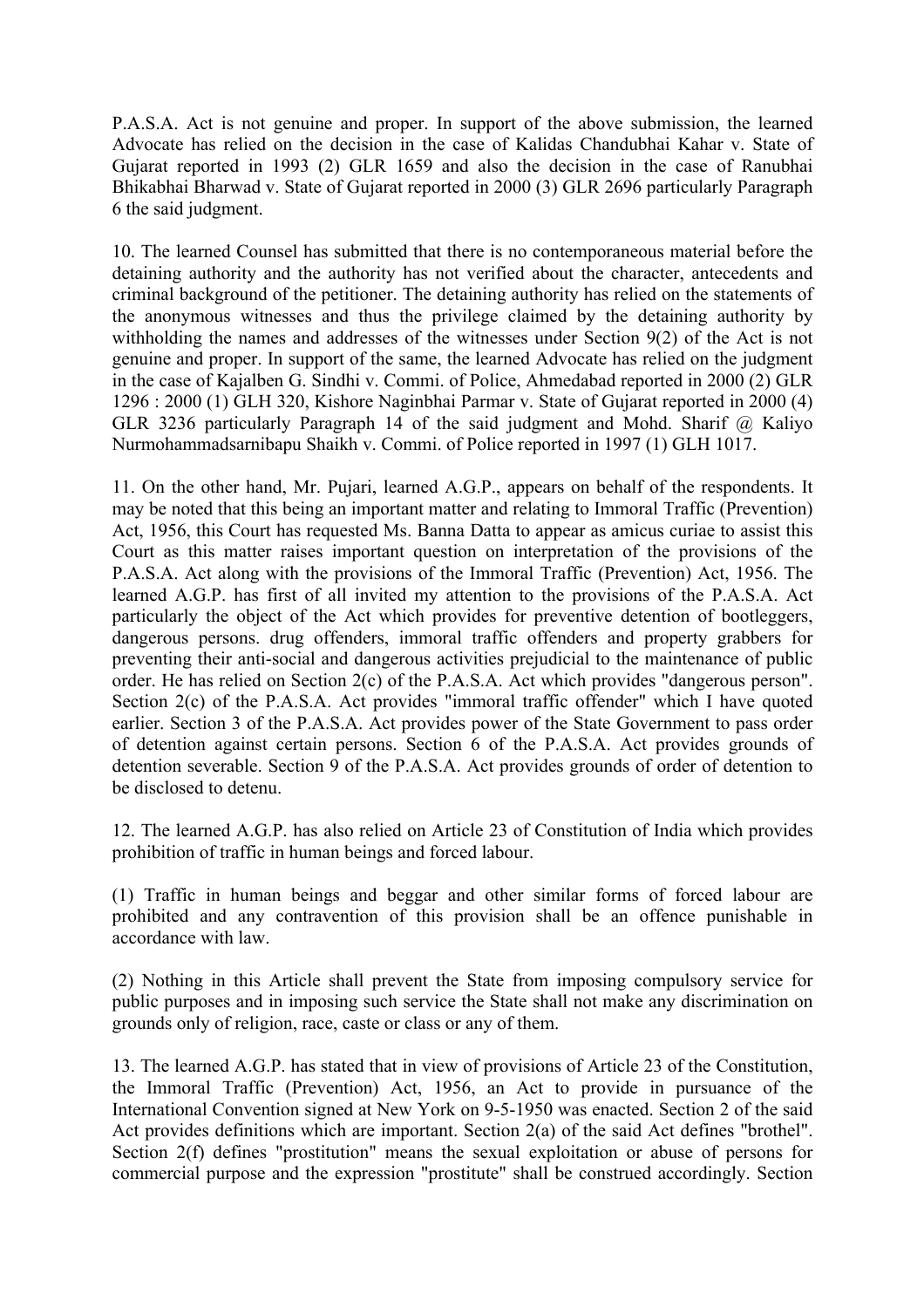2(g) provides "protective home". Section 2(h) provides "public place". Section 3 provides punishment for keeping a brothel or allowing premises to be used as brothel. Section 4 of the said Act provides punishment for living on the earning of prostitution. Section 5 of the said Act provides procuring, inducing or taking person for the sake of prostitution. Section 6 of the said Act provides detaining a person in premises where prostitution is carried on. Section 7 of the Act provides prostitution in or in the vicinity of public places. Section 8 of the Act providing seducing or soliciting for purpose of prostitution. Section 9 of the Act provides seduction of a person in custody. Section 18 of the Act provides closure of brothels and eviction of offenders from the premises. Section 19 of the Act provides application for being kept in a protective home or provided care and protection by Court. Section 20 provides removal of prostitute from any place.

14. The learned A.G.P. therefore submitted that the authority after taking into consideration this Act and with a view to prevent the activity, the petitioner has been detained under the provision of the P.A.S.A. Act. The authority has exercised the power conferred under P.A.S.A. Act in passing the order. In support of the same, he has relied on the grounds of detention. The learned A.G.P. has stated that it is not true that the authority has referred to only one evidence. If one reads the grounds of detention the authority has relied on the facts of Criminal Case No. 390 of 2005 and then it is alleged that the petitioner is carrying on antisocial activity, and therefore, he was a dangerous person carrying on immoral traffic act. The authority has also relied on the statement on 20-5-2005 by which it is alleged that the petitioner is carrying on the activity of immoral traffic and given various details. The authority has relied on another statement recorded on 12-6-2006, and thereafter, it is alleged that the petitioner is carrying on activity of commission of offence under the provisions of Suppression of Immoral Traffic in Women and Girls Act, 1956. The learned Advocate further submitted that the grounds of detention has to be seen not in isolation of facts, but in totality of the circumstances. The Court must consider not only the statement recorded but the statement of various women involved in the offence which is alleged against the petitioner. He has stated that along with the grounds the authority has also supplied the statement recorded by two persons which has been referred in the grounds and also statement of Minaxiben @ Dipuben Rathod. In the said statement, she has categorically stated that the petitioner is involved in carrying on the activity of immoral traffic act. The said statement of Minaxiben was recorded on 19-6-2005 which categorically states the activities carried on by the petitioner. On 20-6-2006 a further statement of Minaxiben @ Dipuben Rathod was recorded in which it is stated that the petitioner is carrying on business in immoral traffic act. Statement of Champaben w/o. Kalubhai Motibhai were also recorded on 19-6-2005 and 20-6- 2005 which reveal that the petitioner is carrying on the business of prostitution.

15. The learned A.G.P. has relied on the affidavit of Mr. Sudhir Sinha, the Commissioner of Police for the City of Surat. The said affidavit which is affirmed on 8-12-2005 in which it has been stated that the authority on receipt of the proposal along with the materials from the sponsoring authority for detention of the detenu, the authority examined and considered all those materials and also personally verified the genuineness, correctness and veracity of the incidents narrated in the statements of witnesses in the unregistered offences by calling the said witnesses to the office. Thereafter, the authority found that the said facts to be genuine and believable. It was further stated that on the basis of the said materials, the authority formulated the grounds of detention and all those grounds are true, correct, clear and proper. The authority has accordingly examined the documents relating to one case registered against the detenu and from those materials and from the statements of witnesses, it is clear that the detenu falls within the definition of "immoral traffic offender" as defined under Section 2(g)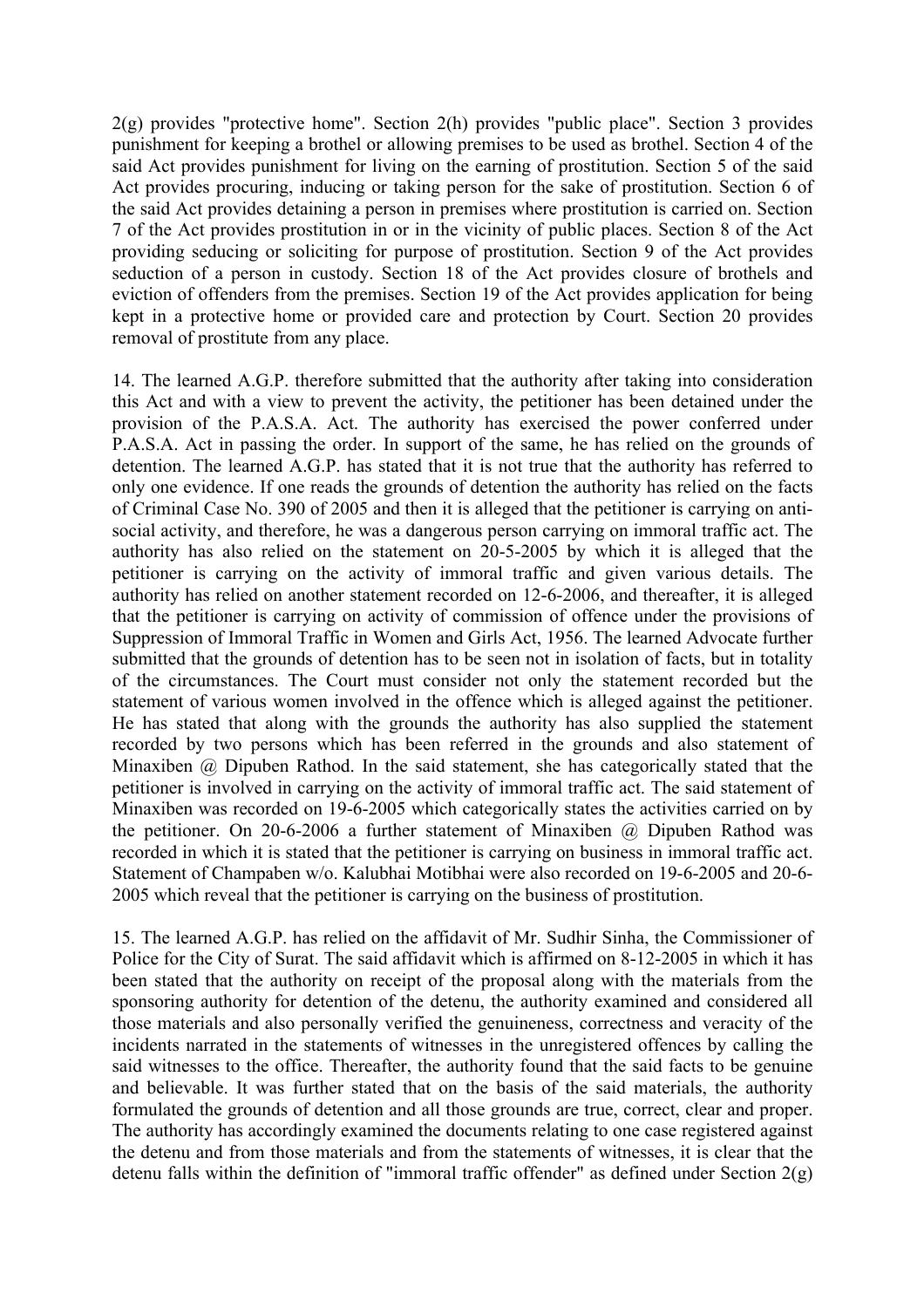of me P.A.S.A. Act. After examining the material on record, the authority come to the conclusion that the detenu is an "immoral traffic offender" and by taking on rent of premises situated at 4th floor flat, Belgiam Square, Japan Market, Opp. Linear bus stand, Surat, by bringing young girls and women from other cities to Surat City and by supplying them to various customers in consideration of money and also providing rooms for the said purpose, the petitioner was running the business of prostitution and also earning his livelihood from the said income. It is also alleged that the petitioner is also giving threats to the people who are coming in his way in such antisocial activities and also beating them in public, and therefore, the people are not coming forward to file any complaint against the detenu in public. Therefore, his activities are directly or even indirectly causing and are are likely to cause harm, danger to life, property and health. It was further stated that the immoral trafficking is resulting in spreading of sexual diseases including dangerous disease like H.I.V. AIDS etc. There is no need of any documentary evidence to prove as such activity is dangerous to public health particularly when there is sufficient material on the record of the case to show that the detenu was involved in the anti-social activities of running brothel or involved in the offences of immoral trafficking. In view of the same, the authority has passed the order of detention under the provisions of the P.A.S.A. Act with a view to prevent him from continuing his such illegal activities which are prejudicial to the maintenance of public order and public health and in compliance and in consonance with the provisions of the P.A.S.A. Act as well as the Constitution of India and the said order is legal, valid and proper. The authority has further stated that all the relevant materials and vital documents which have a bearing on the aspect of the matter and which were available have been placed before the authority and copies of all those documents which have been considered and relied on by the authority for passing the order of detention against the detenu have been supplied to the detenu along with the grounds of detention. Therefore, the contention raised by the detenu is not tenable at law.

16. It was further stated in the affidavit that all relevant and vital documents which have bearing on the aspect of the matter were placed before the authority and copies of all those documents which have been referred to and relied on by the authority for passing the order of detention have been supplied to the detenu along with the grounds of detention. It was further stated that the documents supplied to the detenu are certified true copies of the originals. It was further submitted that after careful scrutinizing and considering the materials placed before the authority and on personally verifying the genuineness, correctness and veracity of the incidents narrated in the statements of witnesses in the unregistered offences by calling the said witnesses to the office of the authority personally and after satisfying the authority that the fear expressed and the apprehension made by them is found to be quite real, proper, genuine and reasonable and after applying the authority's mind to the facts of the case, the authority was subjectively satisfied that if the names and addresses and other particulars of the witnesses are disclosed to the detenu, their lives and properties will be in danger, and therefore, the privilege under Section 9(2) of the P.A.S.A. Act is claimed. It was stated that the witnesses were not ready and willing to come forward to register any complaint against the detenu because of fear and apprehension of insecurity to the lives and properties of the witnesses and their family members. It was therefore stated that the claim of privilege for not disclosing the identity of the witnesses to the detenu is genuine and claimed with bona fide exercise of power and there is no violation of the fundamental rights of the detenu guaranteed under Article 22(5) of the Constitution of India.

17. The authority, therefore, submitted that the witnesses have requested the authority not to disclose their identity to the detenu. In view of the same, the order of detention detaining the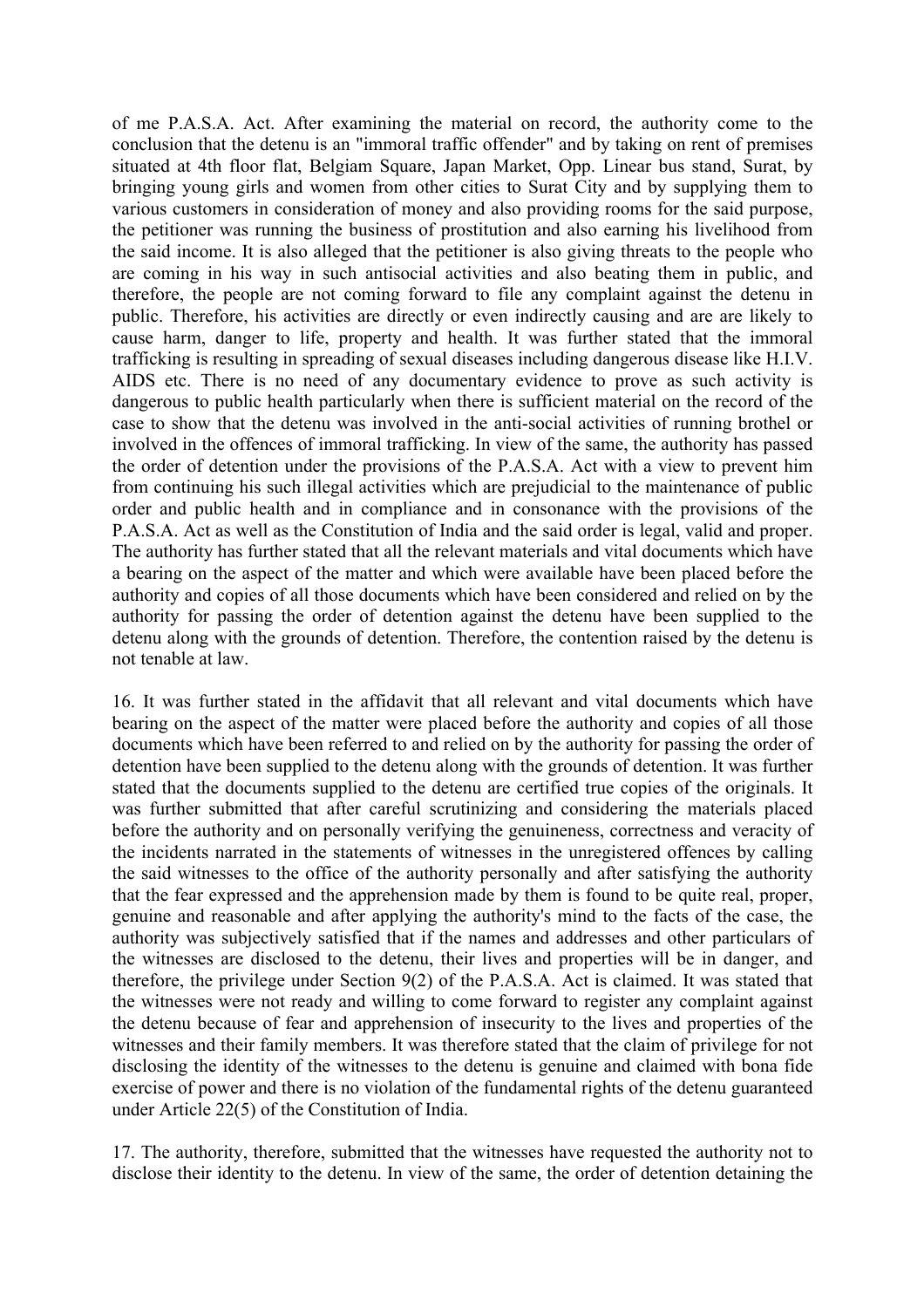detenu was passed by authority under the provisions of the P.A.S.A. Act after taking into consideration all the materials placed before the authority and after applying the authority's mind to the facts of the case properly the authority was fully and subjectively satisfied that the detenu is an immoral traffic offender and the public order is disturbed by his such activities, and hence, it is necessary to detain the detenu, and therefore, the authority has passed order under the provisions of P.A.S.A. Act against the detenu with a view to immediately prevent him from continuing such activities and from acting in any manner prejudicial to the maintenance of public order and public health and the said order is passed with full application of mind and in compliance and in consonance with the provisions of the P.A.S.A. Act as well as various articles of the Constitution of India and the said order is legal, valid and proper. It was therefore stated that the privilege under Section 9(2) of the P.A.S.A. Act is claimed by the authority with proper application of mind to the material placed before it, facts and circumstances of the case as well as legal provisions applicable to the facts of the case, and therefore, the same is legal, valid and proper.

18. It was further stated in the affidavit that the last offence was registered against the detenu on 19-6-2005 and the petitioner was arrested on the same day and released on 2-6-2005. It was stated that thereafter the sponsoring authority has collected necessary information and materials and recorded the statement of witnesses on 9-7-2005 and 10-7-2005 and the proposal was submitted on 11-7-2005 which was received by the authority on 16-8-2005. On receipt of the same, the authority verified the genuineness and correctness of the statements of the witnesses and incidents narrated by them in it by calling the witnesses to the office on 22-8-2005 and on carefully considering the material placed before the authority, facts and circumstances of the case as well as legal provisions applicable to the facts of the case, since the authority was subjectively satisfied mat the detenu is an immoral traffic offender and his antisocial activities have the potential to disturb the public order, and therefore, it is necessary to detain him immediately with a view to prevent him from acting in any manner prejudicial to the maintenance of public order, the authority has passed me order of detention against me detenu on 23-8-2005. Therefore, there is no delay in passing the order of detention.

19. As regards solitary incident, the learned A.G.P., has stated that though the order only states one solitary aspect, but if one looks the entire grounds of detention then it shows the magnitude of activity disclosed by me detenu. He has also referred to some of the statements of the witness which I have already referred. This also shows the magnitude the activity disclosed by the witnesses. In view of these peculiar facts and circumstances of the case, if the authority has relied on this and passed the order the same is in consonance of the provisions of the detention law. In support of the same, he has relied on the judgment of this Court in the case of Amanullakhan Kudratallakhan Pathan v. State of Gujarat and Ors. reported in 1999 (1) GLH 1003 particularly Paragraph 18 on page 1007 where the learned single Judge has observed thus:

There may be several reasons for not registering the said offences with the police. The extreme fear in the mind of the witness may be one factor as has been disclosed by the two confidential witnesses in the instant case. Likewise, out of several other considerations, for example, fear to the life and property of the witnesses or the victims and fear of damage likely to be caused to the reputation of such victims to approach the police for registering the case may be the reasons why commission of such offences is not reported to the police. Thus, registration of cases was no intention of the legislature while enacting Section 2(c) to treat it as condition precedent. On the other hand, the provision under this Section is habitually commission of offence and if repetition of such activity was noticed by the detaining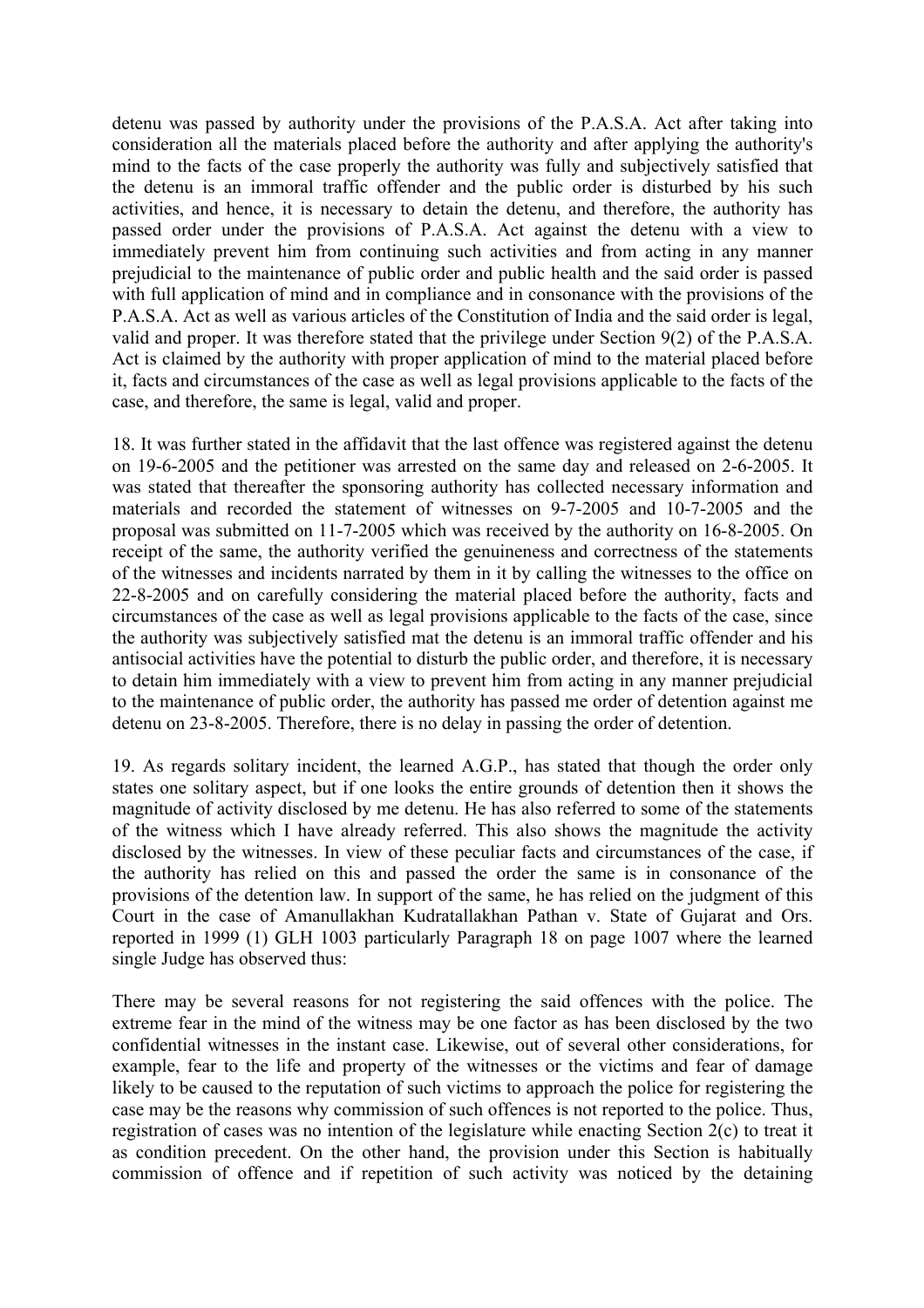authority (i) in the registered offence, and (ii) in the incidents narrated by two confidential witnesses, it can be said that there was sufficient material before the detaining authority to reach subjective satisfaction that the petitioner was habitually committing offences punishable under Chapter VI and XVII I.P.C. It has also been made out from the grounds of detention that the petitioner is a member of Latif gang and he was committing such offences not alone but as member of Latif gang in the company of his companions. In this view of the matter, requisite ingredients of Section 2(c) of P.A.S.A. are made out in the instant case, hence, the subjective satisfaction of the detaining authority in declaring the petitioner as dangerous person requires no interference nor such subjective satisfaction is vitiated in the eye of law.

20. Further, in Paragraph 20 of the said judgment the learned Judge has interpreted Section 3(4) of the P.A.S.A. Act as follows:

xxxx The concept public order and the definition of public order in Section 3(4) and explanation appended thereto under P.A.S.A. makes it clear that even deeming provision has been made in this behalf by the legislature and extended meaning of disturbance of public order is that public order shall be deemed to have been affected adversely or shall be deemed likely to be affected adversely inter alia if any of the activities of any person referred to in this sub-section directly or indirectly is causing or is likely to cause any harm, danger or alarm or feeling of insecurity amongst the general public or any section thereof or grave or wide-spread danger to life, property or public health. The person indulging in such activities can be said to have involved in the activities prejudicial for maintenance of public order.

21. Thereafter, referring in Paragraph Nos. 21 and 22 of the said judgment about the statement of those witnesses recorded, in Paragraph No. 23, the learned Judge has further observed as under:

Thus, considering the magnitude of the two activities disclosed By the two confidential witnesses it can be said the public order was certainly disturbed by the activities of the petitioner.

22. From the said judgment appeal was filed before the Hon'ble Supreme Court and the matter was carried to Hon'ble Supreme Court in the judgment reported in the case of Amanullakhan Kuderatallakhan Pathan v. State of Gujarat , while confirming the

judgment of this Court while considering the word "habitually" in Paragraph No. 4 on page 2199 has observed as follows:

The expression "habitually" would obviously mean repeatedly or persistently. It supplies the threat of continuity of the activities, and therefore, as urged by the learned Counsel for the petitioner an isolated act would not justify an inference of habitually commission of the activity. In this view of the matter, the question that requires adjudication is whether the satisfaction of the detaining authority in the present case is based upon the isolated incident for which the criminal case was registered or there are incidents more than one which indicate a repeated and persistent activity of the detenu.

XXX XXX XXX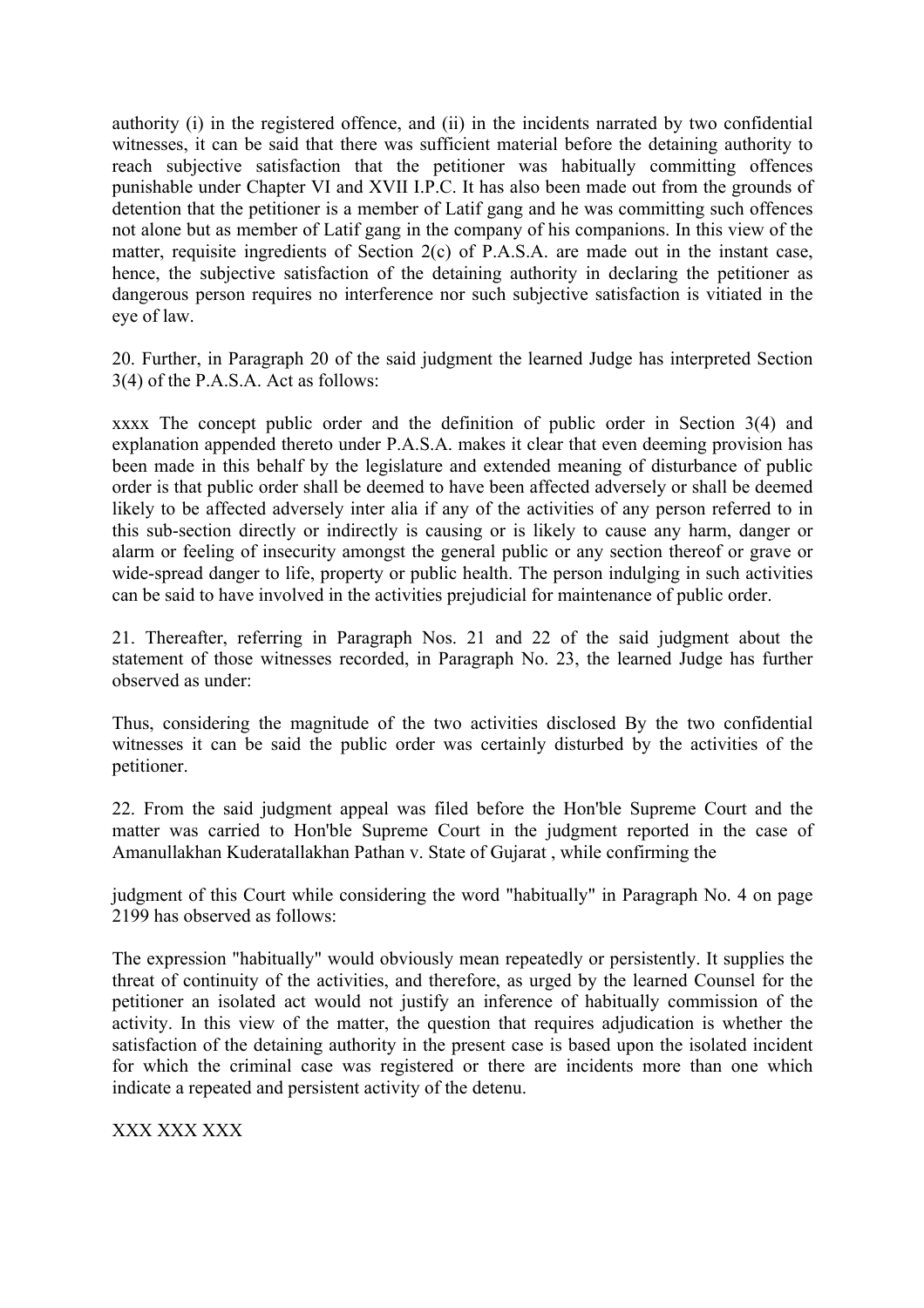In fact the grounds of detention clearly mention the aforesaid state of affairs and there is no bar for taking these incidents into consideration for the satisfaction of the detaining authority that whether the person is a "dangerous person" within the ambit of Section 2(c) of the Act. We, therefore, fail to appreciate the first contention raised by the learned Counsel for the petitioner that the satisfaction of the detaining authority that the detenu is a "dangerous person " is based upon the solitary incidence in respect of which a criminal case has already been registered. In our considered the three different incidents happened on three different dates and not a solitary incidence, and therefore, the test of repeatedness or continuity of the activity is fully satisfied and the satisfaction of the detaining authority holding the detenu to be a "dangerous person" is not vitiated in any manner. The contention of the learned Counsel for the petitioner therefore stands rejected.

23. In view of the judgment of this Court which has been confirmed by the Hon'ble Supreme Court, the learned A.G.P. stated that this Court may not interfere with the order passed by the detaining authority.

24. The second contention raised by the petitioner regarding non-disclosure certain vital facts by the detaining authority. It is the case of the petitioner that as the authority has not supplied certain vital facts, his right to make an effective representation is vitiated. In this regard, the learned A.G.P., has invited my attention to the grounds of details as well as the affidavit filed by the authority in this case for which I have made a reference. He has stated that when the authority has supplied the details to the detenu, the same was sufficient to make an effective representation under Article 22(5) of the Constitution, and thereafter, the authority has filed affidavit and that will satisfy the contention of the petitioner in this behalf. To appreciate this contention, he has relied on the Division Bench judgment of the Bombay High Court in the case of Balkrishna Kashinath Khopkar v. The District Magistrate, Thana reported in 58 BLR 614 where on page 618, the Court has observed as under:

We should have expected the District Magistrate either to have applied his mind to the grievance of the petitioner and state that each one of the particulars required by the petitioner denied to him in public interest or he should have frankly admitted that some of the particulars could not be denied to him in public interest but for other reasons, those particulars were not supplied. But this general, unspecific and bald averment of public interest is not what the Constitution or the law requires. Although, the question of public interest is justificiable and although the Constitution and the Act has left it to the detaining authority to decide what facts should be withheld, the Court must at least be satisfied that the authority has applied its mind and has come to the conclusion with regard to public interest bona fide and not arbitrarily or capriciously.

25. Another judgment on which reliance has been placed by the learned A.G.P. is of a Division Bench judgment in the case of Bai Amina W/o. Ibrahim Abdul Rahim Alla v. State of Gujarat and Ors. reported in 1980 GLR 1186. The Division Bench stated that where the detaining authority's privilege under Article 22(6) to withhold facts and particulars disclosure of which it considers to be against public interest delicate balance to be maintained between public interest dictating non-disclosure and public interest requiring disclousre -privilege of non-disclosure to be exercised sparingly and in those case only where the former overrides the latter. Satisfaction of the detaining authority in that behalf arrived at on consideration of all the relevant aspects essential and looking to the facts of the case exercise of privilege has to be considered. In view of this principle, Mr. Pujari, learned A.G.P., stated that when the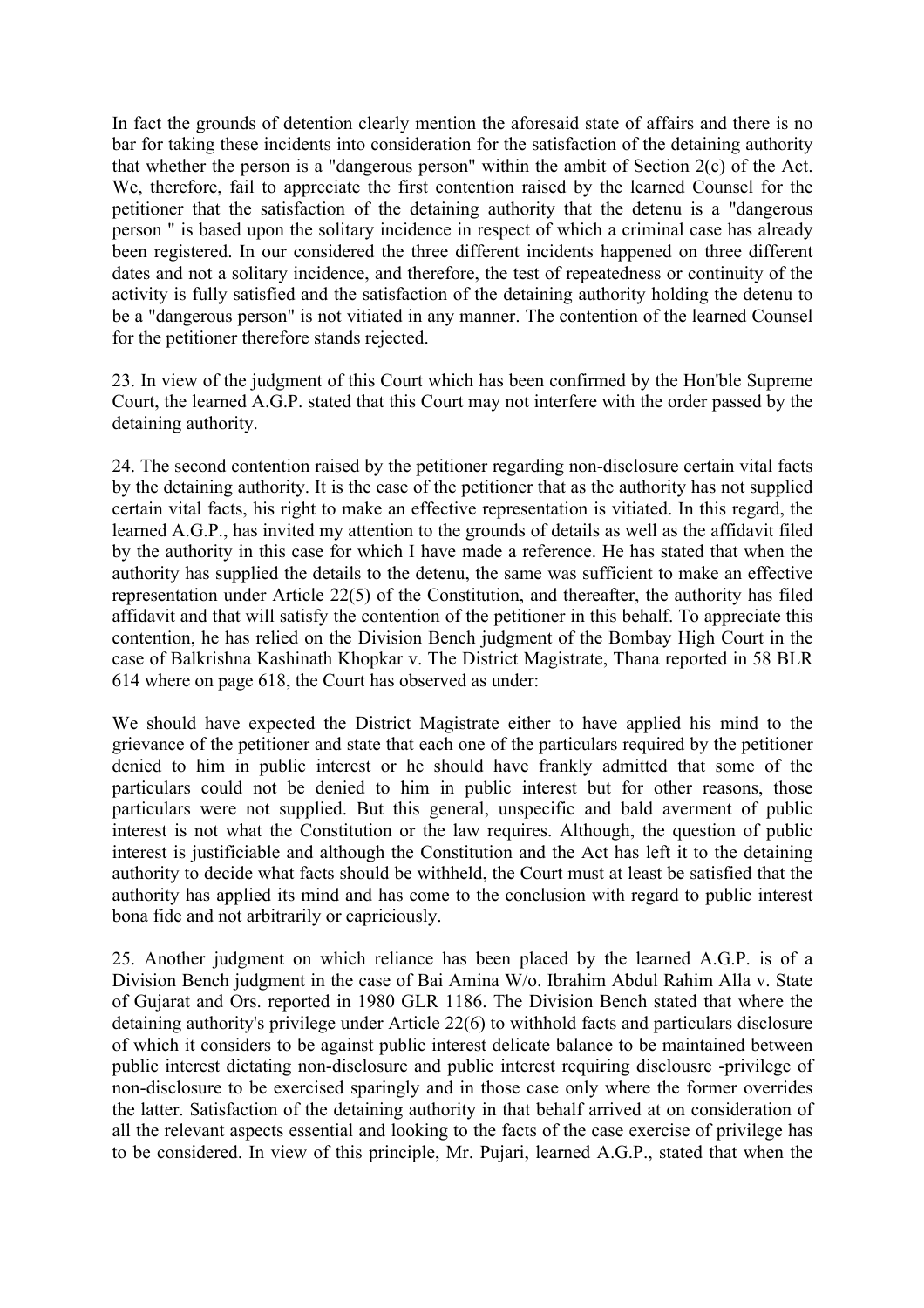authority has considered the same in the interest of public, and therefore, the authority has rightly sought the privilege in this behalf.

26. It may be noted that the question arose before this Court as to whether the judgment in the Bai Amina case (supra) is not a good law inasmuch as it is inconsistent with the decision of Bombay High Court in Balkrishna Kashinath Khopkar's case (supra) and whether the ratio of the decision in Bai Amina's case (supra) does not laid down the good law. For that purpose the Full Bench was constituted and the Full Bench of this Court (Coram : G. T. Nanavati (as he was then), J. N. Bhatt and S. M. Soni, JJ.) constituted and the order has been reported in 1994 (1) GLR 761 (FB) in the case of Chandrakant N. Patel v. State of Gujarat and Ors. The Full Bench in Para 7 after examining both the judgments has observed in Para 7 on Page 766- 767 as under:

Thus, the said observation came to be made by the Court in Balkrishna's case keeping the detenu in mind while the observation which has been made by this Court in Bai Amina's case is with reference to the nature and extent of the constitutional right of the detenu when he is detained by way of preventive action. In a case where a person is detained by way of a preventive action, it is the liberty of an individual detenu which is involved and in that sense, it can be said that it is a matter of private interest and not public interest. But the right of the person so detained is recognised as a fundamental right by the Constitution and taking away of such right can only be in public interest. Adversely, affecting liberty and such a right, therefore, can properly be regarded as a matter of public interest. We are, therefore, of the opinion that there is no inconsistency between the ratio of the Division Bench decision in the case of Balkrishna and the ratio of the decision of the Division Bench in the case of Bai Amina. We are also of the opinion that even otherwise also, it cannot be said that Bai Amina's case does not lay down good law. As stated above, the observation which have been made as to when and how the privilege can be claimed are made with a view to show what can be regarded as proper application of mind to all the relevant aspects; what can be regarded as sufficient for the purpose of claiming privilege; and when exercise of the privilege can be regarded as bona fide. Whether that privilege has been exercised bona fide and properly or not obviously will have to be decided in each case by reference to the facts of that case. In the case of Balkrishna and also in the case of Bai Amina it has been so held. Considering the law relating to preventive detention, the nature of the right conferred on the detenu and the circumstances under which that right can be adversely affected, we do not think that what has been held in Bai Amina's case is not good law. Whether the detaining authority can be said to have applied its mind to all the relevant aspects properly or not would be a question of fact in each case and will have to be decided with reference to the facts of that case. Since, the satisfaction in this behalf has to be of the detaining authority, obviously, the promise of confidentiality given by the person recording the statement cannot by itself be regarded as sufficient ground for withholding the disclosure of such particulars and materials. But if, after considering the general background, character, antecedent, criminal tendency or propensity, etc., of the detenu and the reluctance of the witnesses who gave the statements against the detenu, the detaining authority is satisfied about the necessity of withholding some particulars or materials, then it cannot be said that the same was not done in public interest, and that public interest likely to be sub-served by non-disclosure did not outweigh or override the public interest intended to be served by disclosure of the relevant particulars and materials to the detenu.

27. The learned A.G.P., has also invited attention of this Court to Article 23 of the Constitution of India. Article 23 of the Constitution provides right against exploitation. This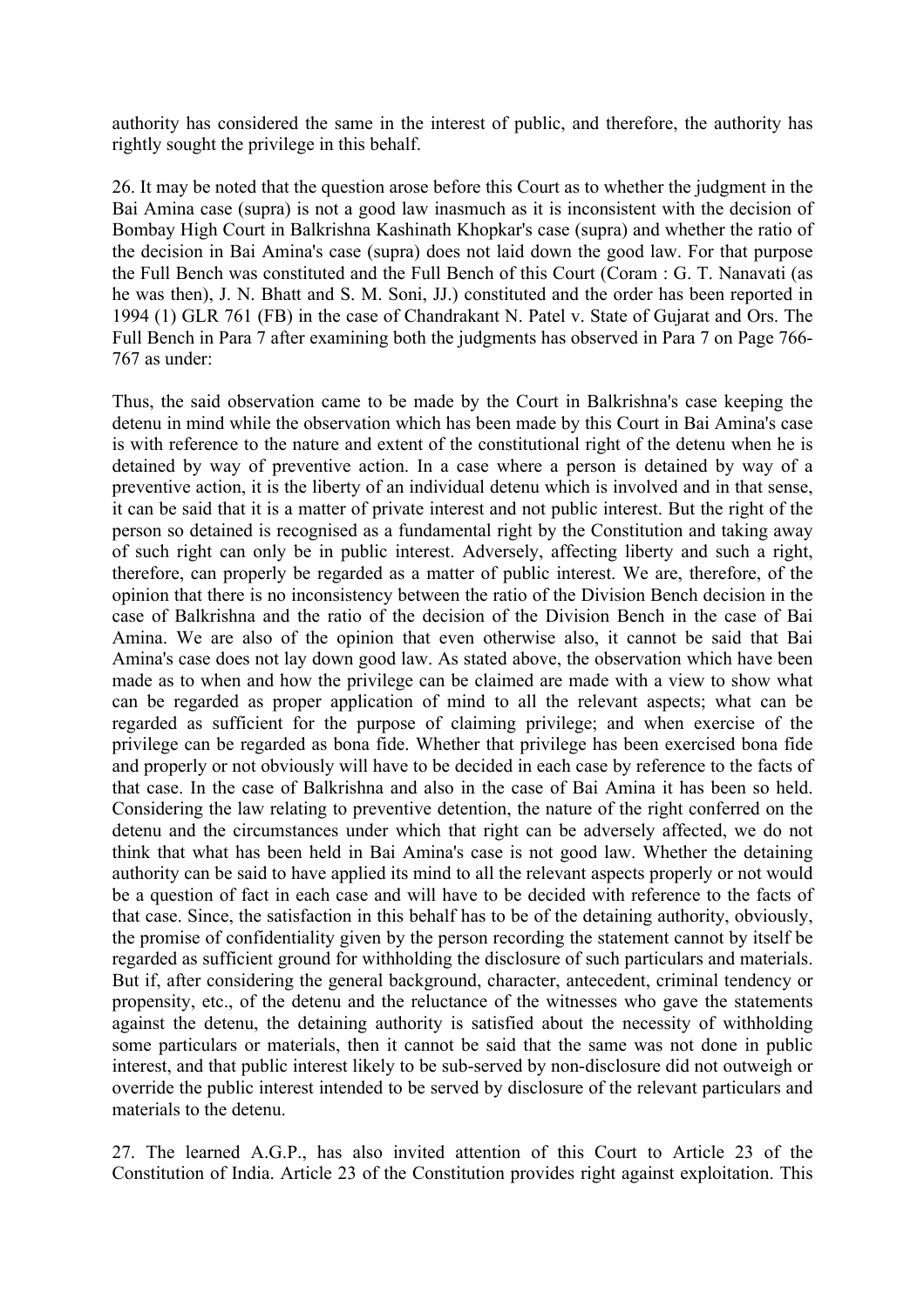Article provides prohibition of traffic in human beings and forced labour. The learned A.G.P. has relied on the judgment of the Hon'ble Supreme Court in the case of Vishal Jeet v. Union of India reported in AIR 1990 SC 1412 : 1990 (3) SCC 318 where the said Article has been interpreted by the Apex Court. In Paras 5, 6, 7 and 11, the Hon'ble Supreme Court has referred to the historical background of Suppression of Immoral Traffic in Women and Girls Act, and other related legislation. In Para 11A on page 1416 of the said judgment, the Apex Court has observed as under:

In spite of the above stringent and rehabilitative provisions of law under various Acts, it cannot be said that the desired result has been achieved. It cannot be gainsaid that a remarkable degree of ignorance or callousness or culpable indifference is manifested in uprooting this cancerous growth despite the fact that the day has arrived imperiously demanding an objective multidimensional study and a searching investigation into the matter relating to the causes and effects of this evil and requiring most rational measures to weed out the vices of illicit trafficking. This malady is not only a social but also a socio-economic problem, and therefore, the measures to be taken in that regard should be more preventive rather than punitive.

In Paragraph 15 on page 1416 of the said judgment, the Apex Court has issued certain directions:

We, after bestowing our deep and anxious consideration on this matter feel that it would be appropriate if certain directions are given in this regard. Accordingly, we make the following directions :

All the State Governments and the Governments of Union Territories should direct their concerned law enforcing authorities to take appropriate and speedy action under the existing laws in eradicating child prostitution without giving room for any complaint of remissness or culpable indifference.

Thereafter, in Para 17 on page 1417, the Hon'ble Supreme Court has observed as under:

We hope and trust that the directions given by us will go a long way towards eradicating the malady of child prostitution, devadasi system and jogin tradition and will also at the same time protect and safeguard the interest of the children by preventing the sexual abuse and exploitation.

28. It may be noted that the learned A.G.P. has also relied on the judgment of the Hon'ble Apex Court in the case of Gaurav Jain v. Union of India and Ors. where the Hon'ble Court

(Coram : K. Ramaswamy and D. P. Wadhwa, JJ.) has examined the provisions of Immoral Traffic (Prevention) Act and in Para 17 on page 126 the Hon'ble Court has observed as under (per K. Ramaswamy, J.):

Section 2(a) of the Immoral Traffic (Prevention) Act, 1956 (for short "the I.T.P. Act") defines "brothel" to mean any house, room, conveyance or place or any portion of any house, room, conveyance or place which is used for purpose of sexual exploitation or abuse, for the gain of another person or for the mutual gain of two or more prostitutes. The essential ingredient, therefore, is a place being used for the purpose of sexual exploitation or abuse. The phrase "for the purpose of" indicates that the place being used for the purpose of the prostitution may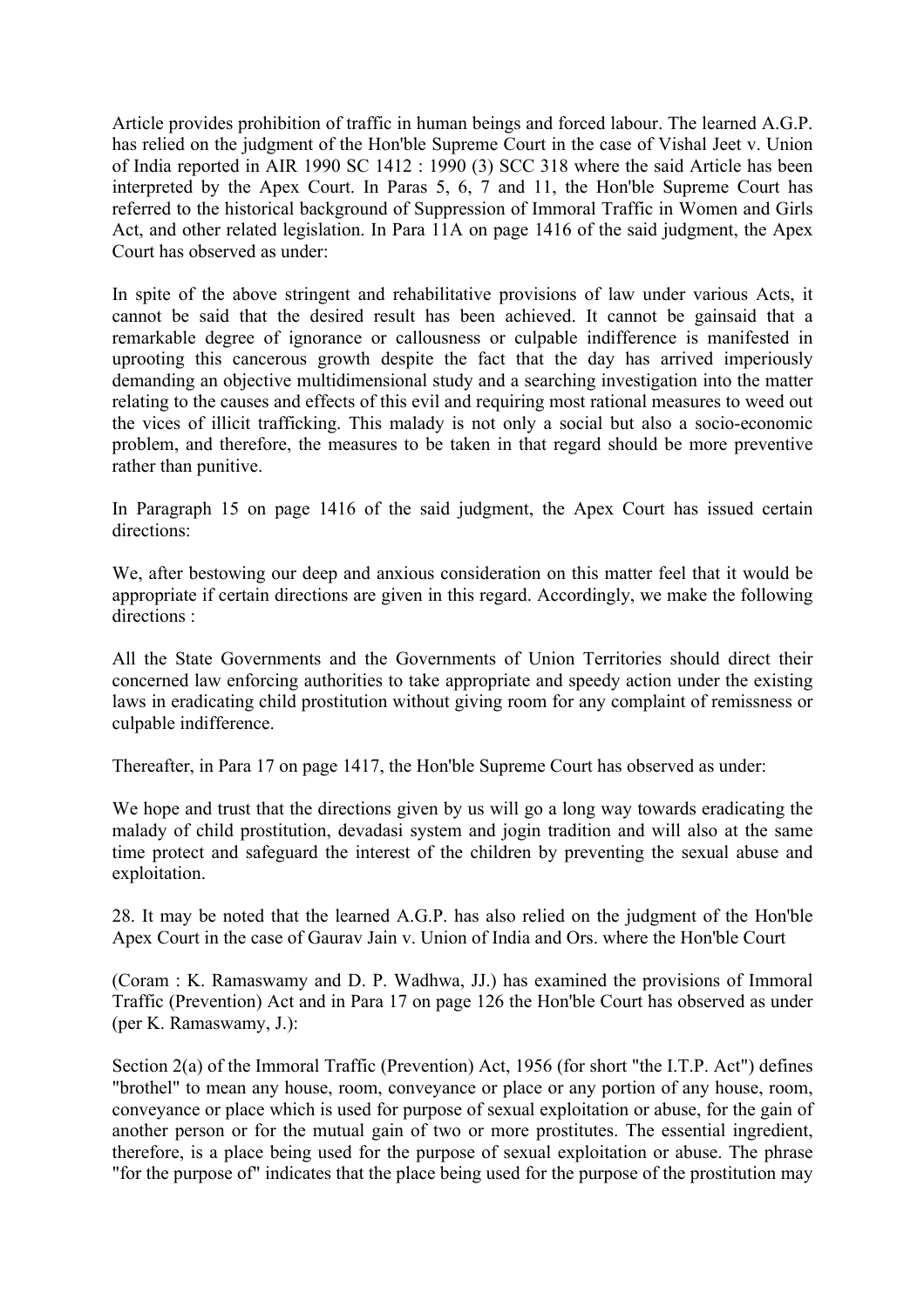be a brothel provided a person uses the place and asks for girls, where the person is shown girls to select from and where one does engage or offer her body for promiscuous sexual intercourse for hire. In order to establish prostitution, evidence of more than one customer is not always necessary. All that is essential to prove that a girl/lady should be a person offering her body for promiscuous sexual intercourse for hire. Sexual intercourse is not an essential ingredient. The inference of prostitution would be drawn from diverse circumstances established in a case. Sexuality has got to be established but that does not require the evidence of more than one customer and no evidence of actual intercourse should be adduced or proved. It is not necessary that there should be repeated visits by persons to the place for the purpose of prostitution. A single instance, coupled with the surrounding circumstances may be sufficient to establish that the place is being used as a brothel and the person alleged was so keeping it. The prosecution has to prove only that in a premises a female indulges in the act of offering her body for promiscuous sexual intercourse for hire. On proof thereof, it becomes a brothel.

Then in Paragraph 19 on page 128 the Hon'ble Court has observed as under:

Therefore, prostitution is not confined, as in the I.T.P. Act to offering of the body to a person for promiscuous sexual intercourse. Normally, the word "prostitution" means an act of promiscuous sexual intercourse for hire of offer or agreement to perform an act of sexual intercourse or any unlawful sexual act for hire as was the connotation of the Act. By amendment the act of a female and exploitation of her person by an act or process of exploitation for commercial purpose making use of or working up for exploitation of the person of the women taking unjust and unlawful advantage of trapped women for one's benefit or sexual intercourse has been brought within its frame. The word "abuse" has a very wide meaning - everything which is contrary to good order established by usage amounts to abuse. Physical or mental maltreatment also is an abuse. An injury to genital organs in an attempt of sexual intercourse also amounts to sexual abuse. Any injury to private parts of a girl constitution abuse under the JJ Act. "Public place" means any place intended for use by, or accessible to the public and includes any public conveyance. It is not necessary that it must be public property. Even if it is a private property, it is sufficient that the place is accessible to the public. It must be a place to which the public, in fact, resorts or frequents.

Then in Paras 21 and 27, the Hon'ble Court has observed as under:

The three Cs, viz., counselling, cajoling and coercion are necessary to effectively enforce the provisions of I.T.P. Act and J.J. Act. By order dated 2-5-1990, this Court, after hearing the Counsel, passed an order to set up an Advisory Committee to make suggestions for eradicating child prostitution and to point out social aspects for the care, protection, treatment, development and rehabilitation of the young victims, children and girl prostitutes from red-light area and get them freed from the abuses of prostitution; to amend the existing law or to enact a new law, if so warranted; to prevent sexual exploitation of children and to take various measures for effective enforcement thereof. It is seen that the Committee constituted by this Court under the chairmanship of Shri V.C. Mahajan travelled far and wide to have a look into the field of operation of the governmental agencies and has suggested nodal programme for the eradication of the twin facets of prostitution, viz. protection, care and rehabilitation of the fallen women and neglected juveniles. The Committee has opined that the problem of child prostitution does not stand by itself and is a component of overall phenomenon in the country. It highly concentrates on identified red-light areas as well as on areas which are not so clearly identified. Though, the problem of prostitution is mainly found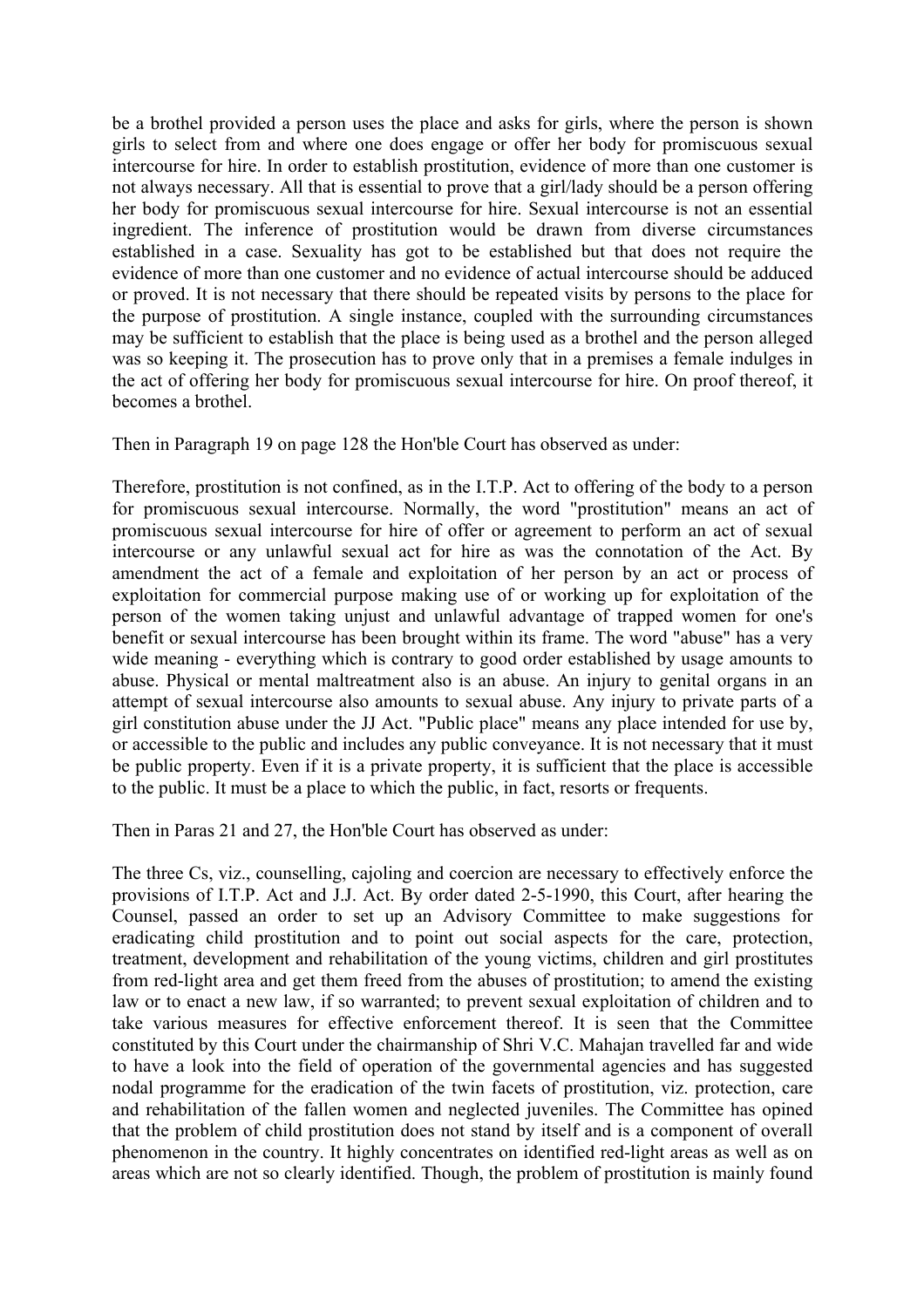in large cities, but in the urban areas and some rural areas, the problem finds frequent recurrence. Among the fallen women, the child prostitutes constitute a major bulk of the component. Child prostitutes constitute 12 to 15% of the prostitutes in any area. On account of the social sanctions, women are exploited by the monstrous customs of Devadasis, Jogins and Venkatasins known by other names indifferent parts of the country. The unfounded social and religion-based sanctions are only a camouflage; their real motive is to exploit the unfortunate women. Most of them belong either to Scheduled Castes or Backward Classes coming from socio-economically lower groups. They are prevalent highly in Karnataka, Maharashtra and Andhra Pradesh. The specific areas in major cities are identified as red-light areas as well as some semi-urban but rural areas. The number of red-light areas having increased in recent times, brothel-based prostitution is on the wane, but there is an increasing trend towards decentralised mode of prostitution. 76% of the fallen women hail from Andhra Pradesh, Karnataka, Tamil Nadu, West Bengal, Bihar, Maharashtra, Uttar Pradesh, Assam, Gujarat, Goa, Madhya Pradesh, Kerala, Meghalaya, Orissa, Punjab, Rajasthan and Delhi. Delhi receives prostitutes from about 70 districts in the country; Bombay from 40 districts; Bangalore from 70 districts; Calcutta from 11 districts, Hyderabad from 3 districts etc. There is growing evidence that the minimum number of prostitutes get into flesh trade either voluntarily or by organised gangsters who force women and girls by offering rosy future to innocent fallen women and trap them often with the connivance of the police.

Women found in the flesh trade should be viewed more as victims of adverse socio-economic circumstances rather than as offenders in our society. Prostitution in five-star hotels is a licence given to persons from higher echelons. The commercial exploitation of sex may be regarded of as a crime but those trapped in custom-oriented prostitution and gender-oriented prostitution should be viewed as victims of gender-oriented vulnerability. That could be arrested by not only law-enforcing but by constant counselling and interaction by the N.G.C. impressing upon them the need to shed off the path and to start with a new lease of life. The ground realities should be tapped with meaningful action imperatives, apart from the administrative action which aims at arresting immoral traffic of women under the I.T.P. Act through inter-State or Interpol arrangements and the nodal agency like the C.B.I, is charged to investigate and prevent such crimes. We are concerned in this case more with the rehabilitation aspect than with prevention of the crime. Therefore, we emphasise on the review of the relevant law in this behalf, effective implementation of the scheme to provide self-employment, training in weaving, knitting, painting and other meaningful programmes to provide the fallen women regular source of income by self-employment or, after vocational education, the appropriate employment generating schemes in governmental, semigovernmental or private organisations.

28A. The Hon'ble Court has made certain guidelines in this behalf. However, because of the subsequent development, I do not quote the guidelines in this behalf. However, in the said judgment, Hon'ble Mr. Justice Wadhwa, who is another Judge has also given concurrent judgment, but in Paragraph 61, the learned Judge has observed like this:

Thus, considering the substratum of the judgment prepared by my learned brother relating to children of the prostitutes and establishment of juvenile homes, I would concur with the directions being issued by him in his order. I would, however, record my respectful dissent on the question of prostitution and the directions proposed to be issued on that account and also, in the circumstances of the case, what my learned brother has to say on the directions proposed to be issued referring to the provisions of Articles 142 and 145(5) of the **Constitution**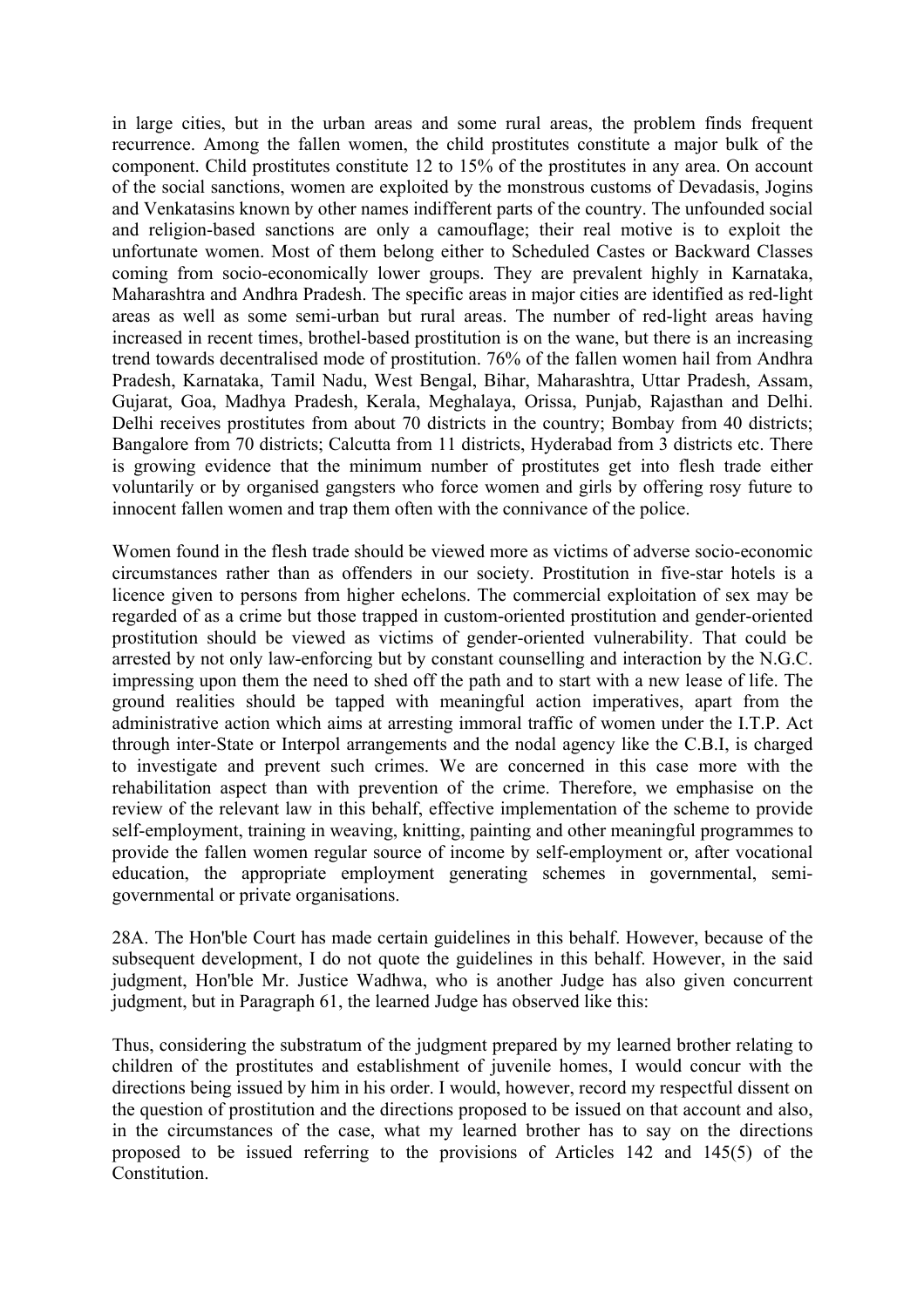29. From the aforesaid judgment, it may be noted that Hon'ble Mr. Justice Ramaswami has dealt with the question in detail and given certain directions. However, another Hon'ble Mr. Justice Wadhwa has in Paragraph 61 of his separate/concurrent judgment stated that he has agreed with the direction relating to establishment of juvenile homes issued by Hon'ble Mr. Justice Ramaswamy. However, on the other aspect, the Hon'ble Mr. Justice Wadhwa has not agreed with directions given by brother Justice Ramaswamy on other aspects.

30. The matter was reviewed by three Judge Bench of the Hon'ble Supreme Court and the judgment was (Gaurav Jain

v. Union of India and Ors.) where the Hon'ble Supreme Court in Para 12 of the judgment has observed as under:

We, therefore, allow this review petition. The directions given by the learned Judge relating to prostitution and/or its amelioration or eradication are set aside. This, however, should not be understood as preventing the Union or State Governments from formulating their own policies in this area or taking measures to implement them. His observations relating to the use of Article 142 in this connection are also set aside and the question of giving any directions in relation to prostitution, its eradication or amelioration will have to be placed before a Larger Bench if any directions are required to be given in that connection by this Court. The matter should be placed before the Hon'ble the Chief Justice for considering whether a Larger Bench should be constituted for this purpose.

30A. In view of the aforesaid judgment of the Hon'ble Supreme Court in the case of Gaurav Jain v. Union of India and Ors. (supra) which I have referred - directions of Hon'ble Mr. Justice Ramaswamy and the observations of Hon'ble Mr. Justice Wadhwa and when the review application has been filed, the matter has been heard...where the Hon'ble Supreme Court has set aside the directions relating to prostitution. However, the Hon'ble Supreme Court has made it clear that it will be open for the Union or the State Governments to formulate their own policies in this area or taking measures to implement them. Thereafter, three Judge Bench of Hon'ble Supreme Court has directed the matter to be placed before Constitution Bench. However, in the knowledge of this Court and the learned Advocate who appears before this Court has informed that there is no constitution of the Bench in this behalf.

31. However to the knowledge of this Court still Constitution Bench has not decided the matter.

32. The learned A.G.P. has also relied on the judgment of this Court in the case of Sahyog Mahila Mandal and Anr. v. State of Gujarat and Ors. .

33. The Division Bench of this Court has made some significant observations particularly Paras 7, 7.1, 7.2, 8, 8.1, 8.2, 8.3, 8.4, 9.6 and 10 regarding the right of privacy of prostitutes which reads as under:

7. It was contended on behalf of the petitioners that prostitution is exercise of fundamental right of women to practice any profession or carry on any occupation, trade or business and it should be open for the women to reside in their homes in Chakla Bazaar and carry on their profession. Since, prostitution was not per se illegal, total restriction on the fundamental right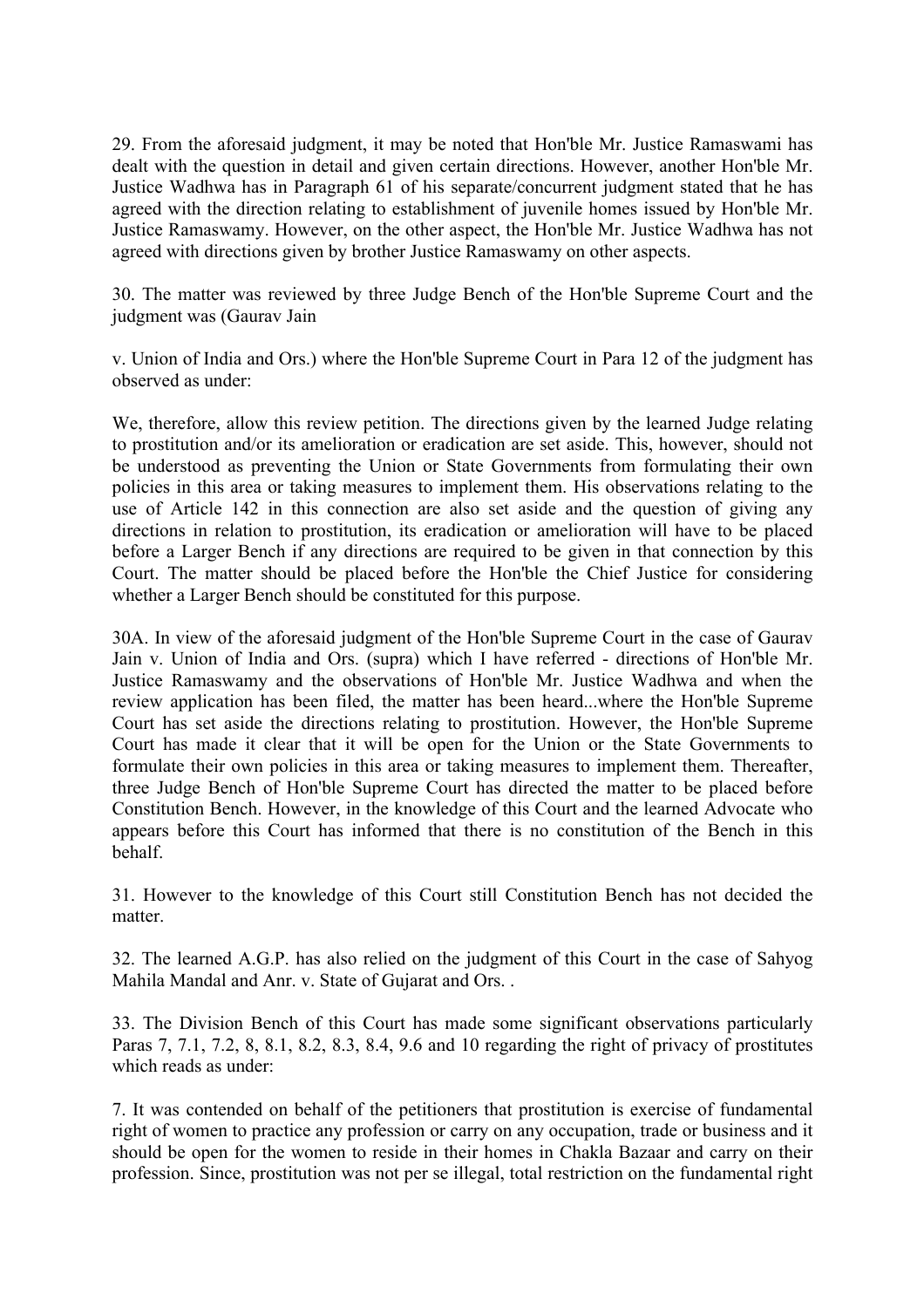of the prostitutes as imposed by the notification issued under Section  $7(1)(b)$  and the police action taken against them by raiding their premises were unwarranted and unconstitutional.

7.1 There has been a considerable acrimonious debate over the question : Is prostitution a form of exploitation to be abolished or an occupation to be regulated? The question is no longer about morality : Is prostitution a vice and there involved evil or lacking in morals? There are basically two camps, those seeking to eradicate prostitution and those who view the women involved as sex workers. The Court has to steer through the non-legal aspects of the debate, because, what social standards should be reflected in the laws in the matter of prostitution is in the legislative domain.

7.2 Prostitution in the modern times is not confined to street-walking and its forms are diversified into various kinds, such as prostitution services, including date clubs, various kinds of services in adult entertainment, business facilities, meet and mate on the internet etc. Pornography acts as an arm of prostitution and often women coerced into pornography are coerced into prostitution.

8. Economic crisis, natural diseases, political unrest and conflict situations make women and children more vulnerable and easy prey to sex traffickers and recruits. The term "sex worker" does not dignify the women involved though it may dignify the pimps, procurers and traffickers who can call themselves "managers", "supervisors" and "organisers". Prostitution for women is considered not merely temporal activity, but rather a heavily stigmatized social status which in most societies remains fixed on them regardless of any improvement in behaviour. In a study of street prostitutes in Toronto, approximately 90% of women contacted indicated that they wished to stop working on the streets at some point of time, but felt unable or unclear about how to even begin the process, (See : Prostitution and Civil Rights by Catharine A. MacKinnon, Michigan Journal of Gender & Law, 1993, Volume : 13-31). Often women who themselves view sex service as a temporary and part-time engagement are forced by legal and social labelling to remain prostitutes and to bear that status in all the walks of their life. Prostitutes epitomise social illegitimacy and are designated as a fair game for police scrutiny and social attack. If prostitutes by circumstances regulated by commercial interests of the middlemen and organizers cannot leave, they remain as sexual slaves. Women in prostitution usually begin their career due to poverty and are kept indebted and poor by pimps and other middlemen who control their earnings and movements making them a legal nonperson in a biased society. Article 23 of the Constitution of India prohibits traffic in human beings, beggar and other similar form of forced labour. The victim of prostitution is the prostitute herself who is placed in a slave-like condition and subjected to virtually unlimited authority of others in the trade for rendering distinctly personal service. Through, contrived and manipulated indebtedness to which she gets subjected, she is unable to ward off the shackles of poverty and inch towards a dignified living. Servitude results from indebtedness and poverty. The victims of the vice of prostitution believe that they have no viable alternative but to continue in the field of their exploitation for survival. Poverty and indebtedness make exit from prostitution impossible for such women. This condition of involuntary servitude of most of the women and girls in prostitution, where their distinctly personal services are bought and sold as chattel, would justify the Court and other constitutional authorities in viewing prostitution as a form of modern slavery and its perpetrators, pimps and traffickers as exploitation of the victim prostitutes in violation of their right against exploitation guaranteed by Article 23.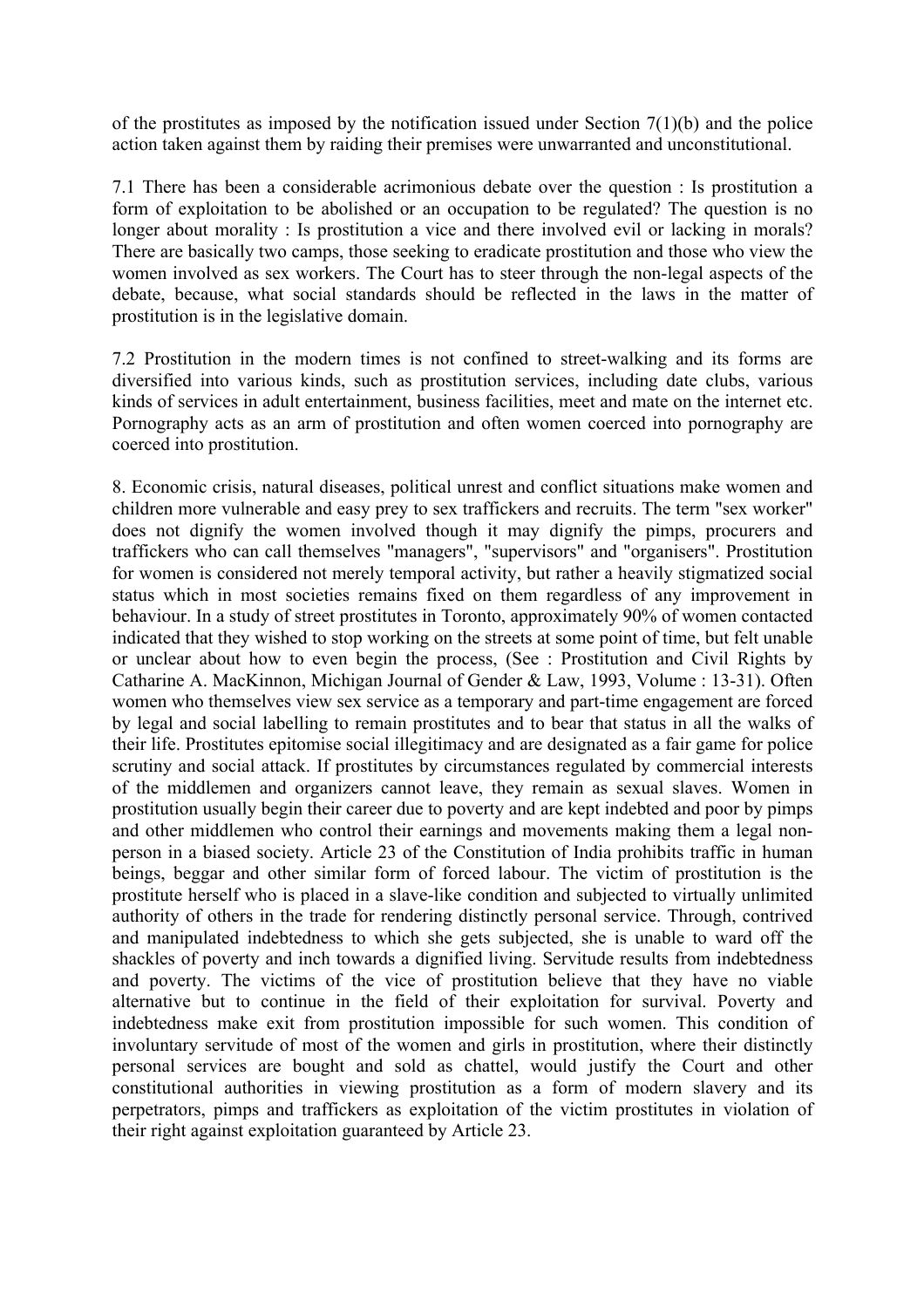8.1 Our Constitution values human dignity which inheres in various aspects of what it means to be a human being. One of these aspects is the fundamental dignity of human body which is not simply organic. The very nature of commodifying the human body devalues the respect that the Constitution regards as inherent in the human body by guaranteeing fundamental right against exploitation under Article 23 and by issuing directives under Articles 39(e) and 46 that the State should strive towards securing that, health and strength of men and women are not abused and citizens are not forced to enter avocations unsuited to their age or strength and to promote with special care the educational and economic interests of the weaker sections of the people and protect them from social injustice and all forms of exploitations.

8.2 The most potent rejoinder against recognition of the degrading practice of prostitution, which undermines womanhood itself, comes from Article 51A(e) of the Constitution, which ordains that it shall be the duty of every citizen of India to renounce practices derogatory to the dignity of women. The fact that prostitution is a practice derogatory to the dignity of women is universally recognized and is clearly reflected from the "Convention for the Suppression of the Traffic in Persons and of the Exploitation of the Prostitution of Others", to which India was a signatory having signed it on 9-5-1950 and which was ratified on 9-5- 1953. The Convention was approved by the General Assembly of the United Nations in its Resolution 317(IV) of 2 December, 1949. The preamble of the Convention records that:

...prostitution and the accompanying evil of the traffic in persons for the purpose of prostitution are incompatible with the dignity and worth of the human person and endanger the welfare of the individual, the family and the community...

### (Emphasis added)

8.3 The parties to the Convention agreed under Article 1 to punish any person who, to gratify the passions of another, procures, entices or leads away, for purposes of prostitution, another person, even with the consent of that person, or exploits the prostitution of "another person", even with the consent of that person. The "Convention on the Elimination of all Forms of Discrimination Against Women of 1979" provided in Article 6 that State Parties shall take all appropriate measures, including legislation, to suppress all forms of traffic in women and exploitation of prostitution of women. The General Assembly of the United Nations passed a Resolution on 16-12-1983 (A/RES/38/107) in its meeting No. 100 reaffirming the objectives of the United Nations Decade for Women : Equality, Development and Peace, bearing in mind, "the essential role of women in the welfare of the family and the development of society" and "considering that prostitution and the accompanying evil of the traffic in persons for the purpose of prostitution are incompatible with the dignity and worth of the human person and endanger the welfare of the individual, the family and the community", urged the Members States "to take all appropriate humane measures, including legislation, to combat prostitution, exploitation of the prostitution of others and all forms of traffic in persons and to provide special protection to victims of prostitution through measures including education, social guarantees and employment opportunities for those victims with a view to their rehabilitation".

8.4 To recognize prostitution as a legitimate means of livelihood would be an open invitation to trafficking in women and girls is one of the most corrosive forms of violation of human rights. It results in gradual total destruction of a women's personal identity, and her right to live as a free human being in a civilized society. The victim is subjected to violence, total humiliation and violation of personal integrity. The victim of such devastating violence may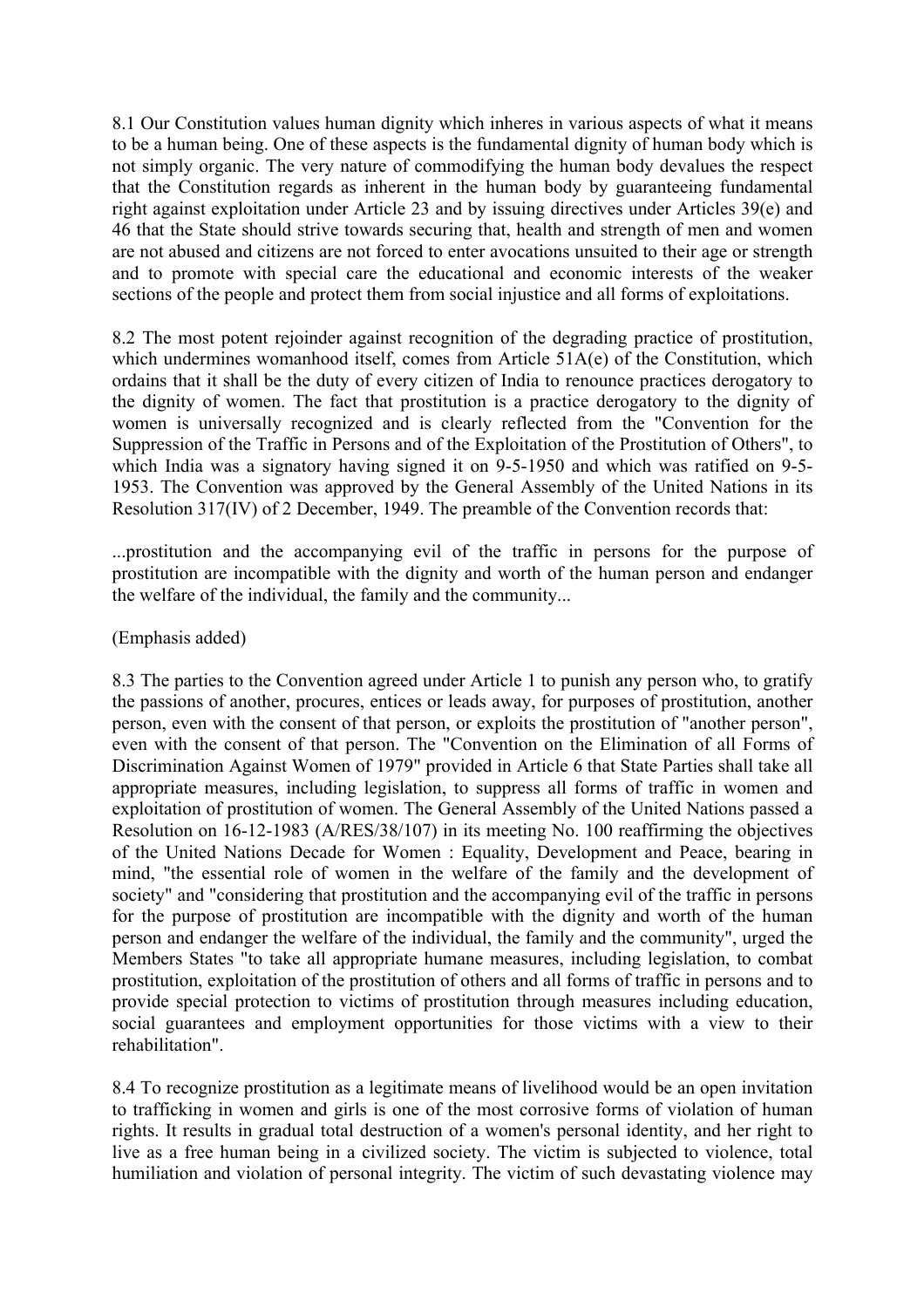also end up with life-threatening H.I.V./A.I.D.S./S.T.D. or a lifetime of trauma, drug addiction or personality disintegration. It is a denial of the right to liberty and security of person, the right to freedom from torture, violence, cruelty or degrading treatment, the right to a home and a family, the right to health care-everything that makes for a life with dignity. Trafficking has been rightly referred to as a modern form of slavery". (See : Consultation Paper on "Trafficking in Women and Girls" by Justice Sujata Manohar for the Expert Group Meeting on "Trafficking in Women and Girls" 18-22 November, 2002 Glen Cove, New York, USA)."

9.6 The restriction on personal liberty by Section 7 is in the interests of general public and is imposed by law enacted by the Parliament in the background of the Convention for Suppression of the Traffic in Persons and of the Exploitation of Prostitution of Others signed and ratified by India, and the deprivation of liberty to carry on prostitution in public places is as per the procedure established by law. Therefore, there is no violation of the fundamental right to life and personal liberty of persons guaranteed by Article 21 of the Constitution.

10. It was argued that the right to privacy gets violated every time the law enforcing agencies barge in the precincts of the premises in their occupancy, and therefore, the provisions of Section 15 read with Section 7 of the Act enabling the police to search the premises in which prostitutes may be living violate Article 21 of the Constitution.

Conclusion & Findings:

34. As regards first contention regarding habitual offence to be considered,

I have considered the judgment of the Hon'ble Supreme Court in the case of Mustakmiya Jabbarmiya Shaikh (supra), Piyush Kantilal Mehta (supra) and other cases in this behalf. However, I have also considered Article 23 of the Constitution of India and other provisions of Immoral Traffic (Prevention) Act and also the affidavit filed by the respondent and the judgment of this Court in Amanullakhan Kuderatallakhan Pathan (supra) which I have referred while considering the contention of learned A.G.P. which has been confirmed by the Hon'ble Apex Court in the case reported in 2000 (4) GLR 3623 (SC) : AIR 1999 SC 2197. In my view, the first contention raised by the petitioner has no substance.

35. As regards the second contention that in this case offence is committed on 19-6-2005 and the order is passed on 23-8-2005 and there was a delay of two months. I consider me authority after registering the same has recorded statement of witnesses on 9-7-2005 and 10- 7-2005 and the same was verified on 22-8-2005, and thereafter, passed the impugned order in this behalf. In view of the same, there is no delay in passing the order.

36. As regards contention of the learned Advocate for the petitioner that the authority claimed privilege under Section 9(2) of the P.A.S.A. Act is not proper and not genuine. I have considered the facts and circumstances of the case and also considered the grounds of detention and the statements of the witnesses. In my view, the authority is in right in claming privilege under Section 9(2) of the Act. I have also considered the judgment of Division Bench of this Court as well as Full Bench of this Court. While claiming privilege from those judgments whether the detaining authority can be said to be considered all the relevant material properly or not, the question will have to be decided with reference to the facts of the case. As regards premises potential given by the user regarding statement is concerned, one has to consider general background, character.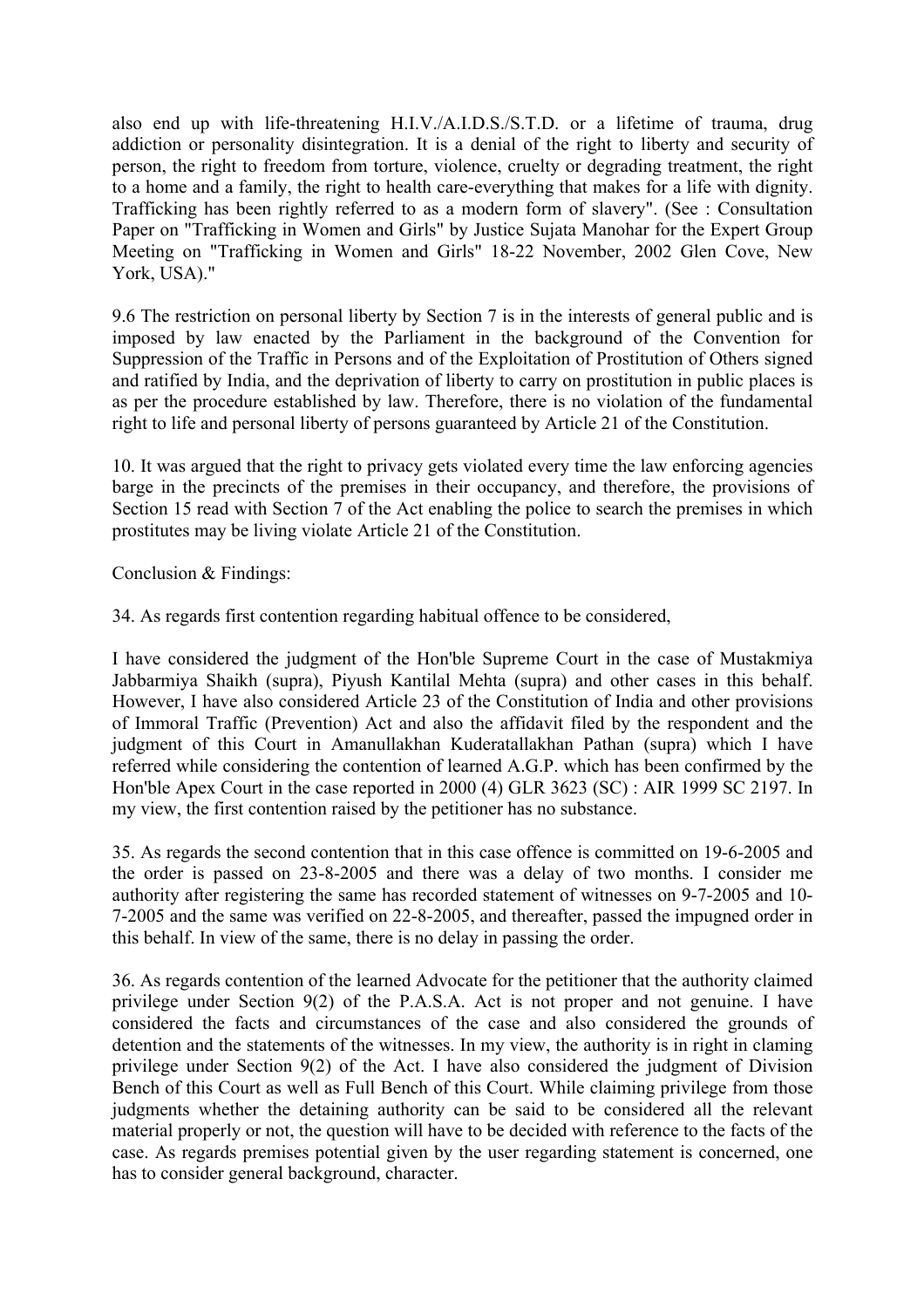37. The other contention which has been taken is that the offence committed by the petitioner does not fall within the ambit of Section 2(g) of the P.A.S.A. Act and the activity of disturbance of law and order and not public order. If one has to consider the magnitude of offence which affects a large number of people. In my view, the authority has considered all these aspects properly and there is no violation of fundamental right of the petitioner.

38. This petition raises an important question of interpretation of Immoral Traffic (Prevention) Act. For the purpose, I want to observe as under:

38.1 The purpose of the Act was to inhibit or abolish commercialized "vice". It was not to render prostitution per se a criminal offence or to punish a woman merely because she prostitutes as clearly indicated in the definition of brothel which has been given in the Act.

38.2 Section 2(a) "brothel" includes any house, room or place which is used for purposes of sexual exploitation or abuse for the gain of another person or the mutual gain of two or more prostitutes.

38.3 Thus, where a single person practices prostitution for his or her own livelihood without another prostitute or some other person being involved in the maintenance of such premises, his or her residence will not amount to "brothel".

38.4 Moreover, the amendment in the law in 1986 has amended the definition of "prostitution" (i.e. the act of a female offering her body for promiscuous sexual intercourse for hire whether in money or in kind, or whether offered immediately or otherwise) and replaced it by the following new definition "prostitution" means the sexual exploitation or abuse of persons (male or female) for commercial purposes, and the expression "prostitute" will be construed accordingly.

38.5 This new definition clearly implies that those who have to be punished under the Act are those who exploit persons through prostitution.

38.6 Most of the provisions of the Act are intended to punish the brothel-keepers, the pimps, those who live on the earnings of prostitution of another person and those who are involved in the trafficking of persons for the purpose of prostitution.

38.7 The Hon'ble Supreme Court in the case of Vishal Jeet v. Union of India and Ors. States and Union Territories has observed in Para 11 as under:

With the growing danger in society to healthy and decent living with morality, the world public opinion congregated at New York in a convention for suppression of traffic in persons for exploitation for immoral purposes. Pursuant to the signing of that convention on May 9, 1950, our Parliament has passed an act called "Suppression of Immoral Traffic in Women and Girls Act, 1956" which is now changed as "the Immoral Traffic (Prevention) Act, 1956" to which certain drastic amendments are introduced by the Amendment Acts XLVI of 1978 and XLIV of 1986. This Act aims at suppressing the evils of prostitution in women and girls and achieving a public purpose viz., to rescue the fallen women and girls and to stamp out the evils of prostitution and also to provide an opportunity to these fallen victims so that they could become decent members of the society. Besides the above Act, there are various provisions in the Indian Penal Code such as Sections 366A (dealing with procuration of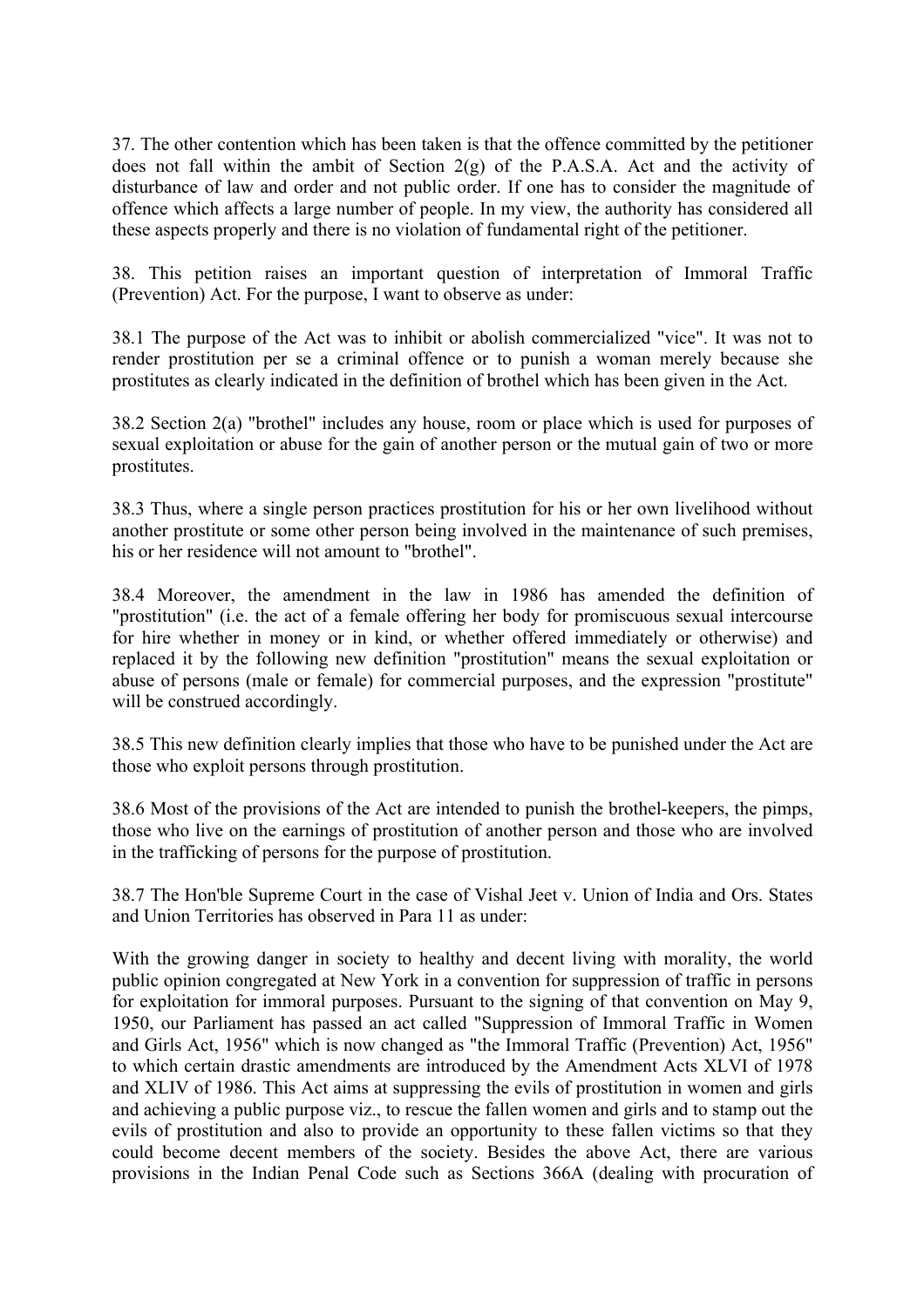minor girl), 366B (dealing with offence of importation of girl from foreign country), 372 (dealing with selling of minor for purposes of prostitution etc.) and 373 (dealing with the offence of buying minor for purposes of prostitution etc.) The Juvenile Justice Act, 1986 which provides for the care, protection, treatment, development and rehabilitation of neglected or delinquent juveniles contains a specific provision namely Section 13 which empowers a police officer or any other person or organisation authorised by the State Government in this behalf to take charge of any neglected juveniles and bring them before the Board constituted under this Act which Board under Section 15 has to hold an enquiry and make such orders in relation to the neglected juveniles as it may deem fit.

38.8 The Hon'ble Supreme Court has referred to the present Act and also the provisions of the I.P.C., and further observed in Paras 13 and 14 thus:

Para 13 :- In our view, it is neither practicable and possible nor desirable to make a roving enquiry through the C.B.I, throughout the length and breadth of this country and no useful purpose will be served by issuing any such direction, as requested by the petitioner. Further, this malignity cannot be eradicated either by banishing, branding, scourging or inflicting severe punishment on the shapeless and hapless victims most of whom are unwilling participants and involuntary victims of compelled circumstances and who, finding no way to escape, are weeping or wailing throughout.

Para 14 :- The devastating malady can be suppressed and eradicated only if the law enforcing authorities in that regard take very severe and speedy legal action against all the erring persons such as pimps, brokers and brothel-keepers. The Courts in such cases have to always take a serious view of this matter and inflict well-deserved punishment on proof of such offences. Apart from legal action, both the Central and State Governments who have got an obligation to safeguard the interest and welfare of the children and girls of this country have to evaluate various measures and implement them in the right direction.

38.9 I also rely upon judgment of the Bombay High Court (Coram : M. B. Shah, C.J. (as he was then) and F.I. Rebello, J.) in the case of The Public at Large v. The State of Maharashtra and Ors., the Division Bench of the Bombay High Court took note of an Article appeared in the daily Indian Express on 13-1-1996. The report discloses a very shocking and alarming state of affairs regarding sex workers operating in the city of Mumbai. The report indicated that minor girls were illegally confined and were forced to be sex workers. In that respect, the Bombay High Court has delivered judgment and in Paragraph Nos. 30 and 31, the Hon'ble Bombay High Court has observed thus:

Para 30 :- We note that mandatory testing of sex workers has not been recommended. However, experience shows that amongst the women, who were medically tested, an alarmingly large number amongst them were infected with A.I.D.S. If no steps are taken to warn patrons of brothels, it will create a catastrophic situation in our nation. From the figure quoted earlier it is seen that the number of sex contact with infected sex workers in a year is around 14,850,000 in the City of Mumbai itself. The State Government will, therefore be well advised to take appropriate steps to educate the public at large about the dangers to the health of such persons and their families. Though, such brothels are illegal, yet in reality they exist. In fact, the various places where they exist are also referred to in the report prepared by the National Commission for Women. It says that the worst-hit areas are the port cities....If brothels cannot be closed down, at least steps should be taken to educate and inform those who patronise the places of the dangers of A.I.D.S.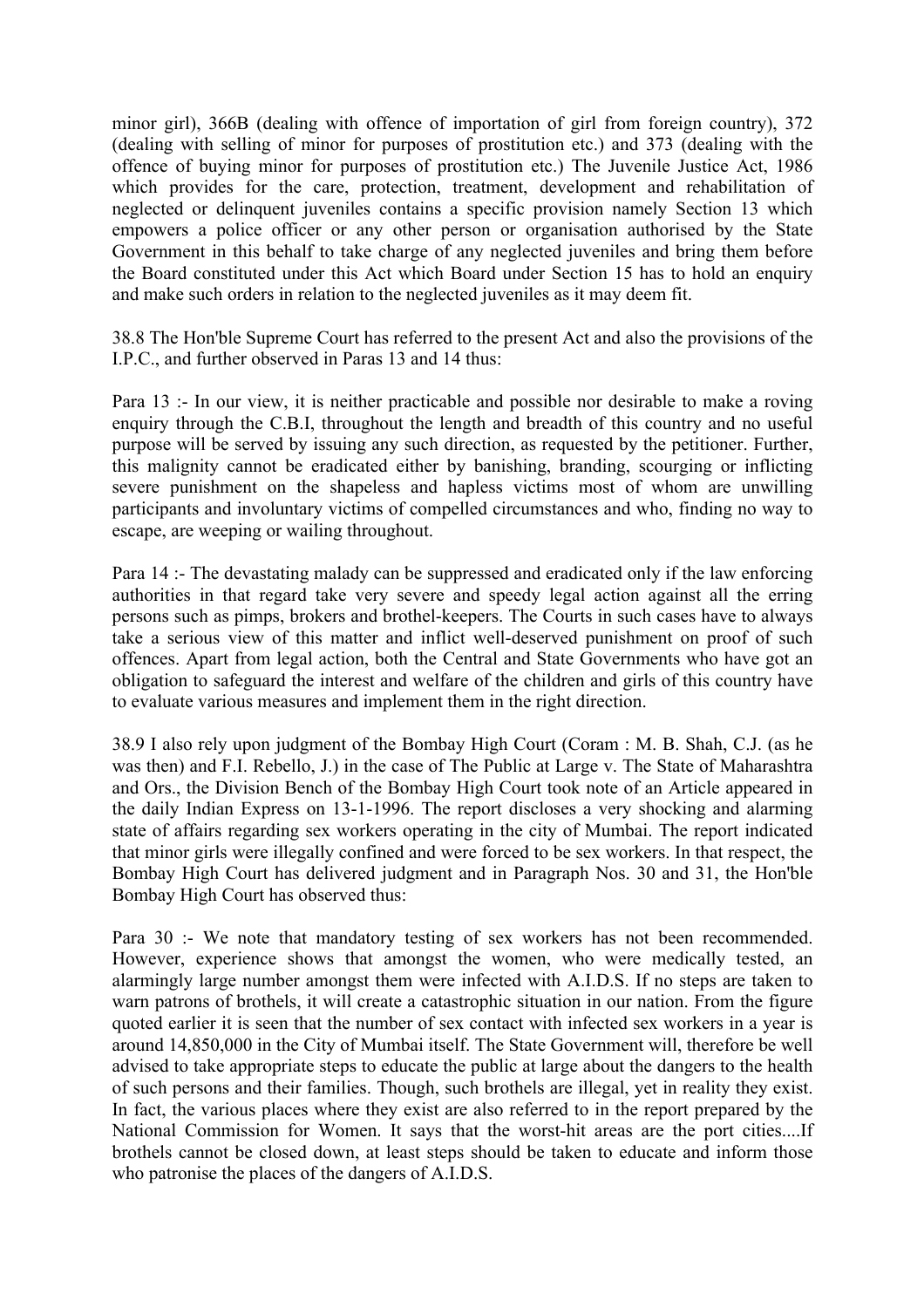Para 31 :- For the time-being, apart from eradicating prostitution, the main question should be how to control illegal confinement of minors and major girls for the purpose of prostitution. The second question is how to control minor and major girls being lured to this trade; thirdly how to eliminate pimps and others, who mete out inhuman treatment to such unfortunate girls and lastly control the spread of A.I.D.S. If the society claims to be a civilised one, then uncivilised activities of the anti-social elements who are kidnapping minor and major girls and pushing them into this trade is required to be absolutely wiped out and those who are involved in these activities should be harshly punished, so that it may have a deterrent effects on others.

38.10 In Para 32 of the judgment, the Hon'ble Court has given directions thus:

(1) The various directions given by the interim orders, if not complied with, should be complied with and acted upon periodically.

(2) The respondents-State Government to see that strict vigilance is maintained in the areas where sex workers normally operate and to rescue the child sex workers. Further, adequate steps should be taken to see that those who indulge in trafficking of women should be suitably punished. For this purpose, appropriate directions should be issued to the investigating agencies to take immediate steps. Sometimes, it is noticed that a Police Officer who detects this type of activity does not take immediate action on the ground that such duty is assigned to some other Officer. In our view, this is not the proper approach because all Police Officers are bound to prevent or take immediate action in those case where cognizable offences are committed. It is true that they may not investigate those cases but can certainly report them to the proper officer and during such time take preventive measures. Section 107 of the Indian Penal Code provides that "a person abets the doing of a thing who intentionally aids by act of illegal omission, the doing of that thing".

(3) It is high time that the State Government should take serious steps:

(a) to prevent forcible pushing of women and young girls into prostitution;

(b) to prevent trafficking in women i.e. buying and selling of young girls.

These girls may be victims of kidnapping; they may be victims of various deprivations; they may be victims of circumstances beyond their control. For this purpose, regular raids, should be carried out in the area where sex workers operate. On numerous occasions it is reported in newspapers that persons from social organisations who dare to rescue these girls are manhandled, beaten or threatened. To prevent such situation, for the time-being the Government must have a Squad of Police Officers who can take immediate action.

(4) The State Government to set up an Advisory Committee, if not already set up, within 4 weeks from today in terms of Direction, No. 2 of Paragraph 15 of the judgment of the Apex Court in the case of Vishal Jeet (supra) to comply with the objects set out therein and to further take steps to implement the suggestions made by the Advisory Committee.

(5) To set up homes for rehabilitation of rescued sex workers including children so as to enable these rescued sex workers to acquire alternative skills in order to enable them to have alternative source of employment. It is also to be noted that when the girls were rescued, it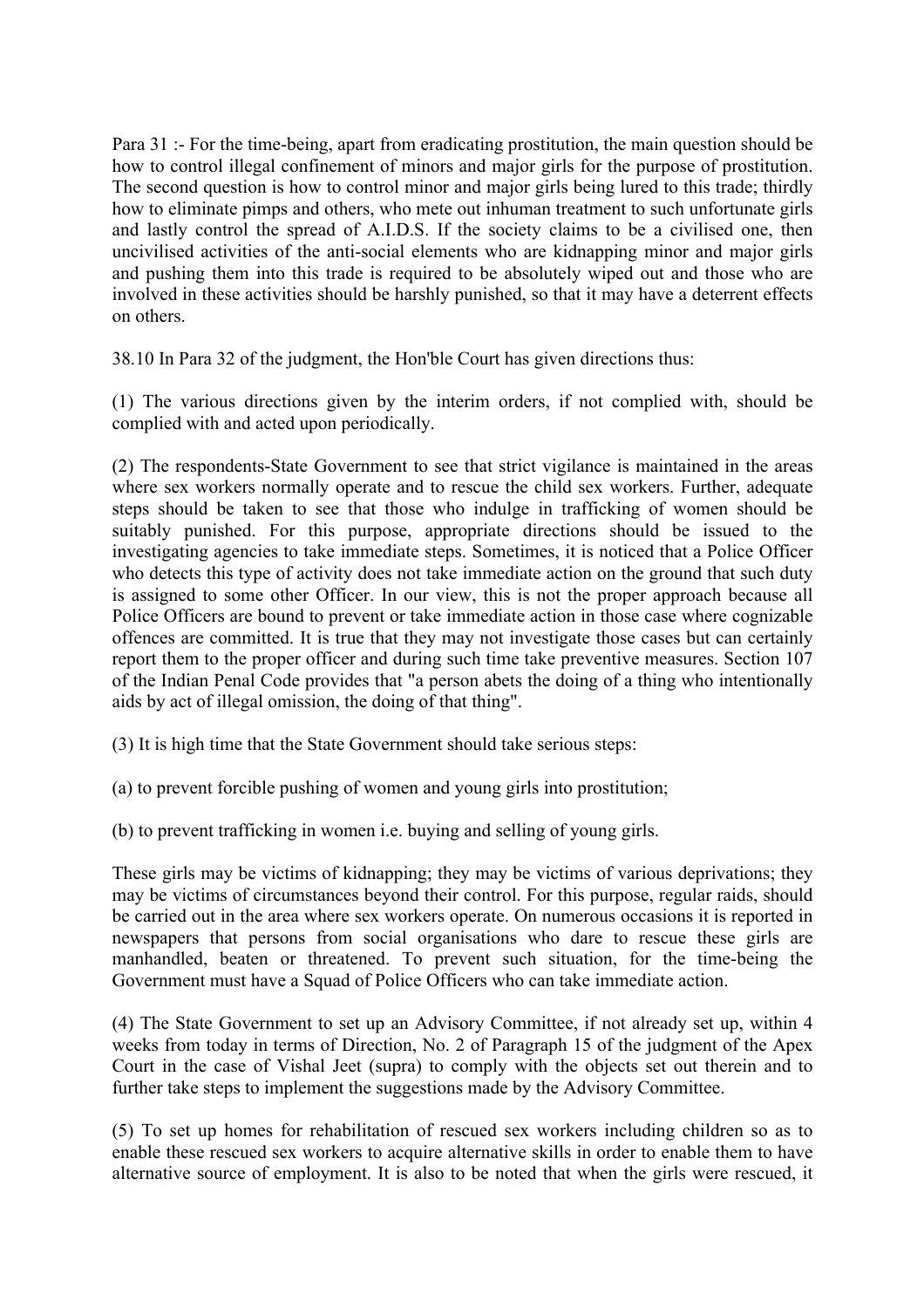was difficult for the State authorities to provide residential accommodation to them. The State was not having any infrastruture to meet such a situation. It is true that in Mumbai City premises are very costly, but in the periphery of the City the State Government can certainly provide facility, more so when it is throughout claimed that Maharashtra State is a much more industrialised, developed and civilised State. In such a State, 473 rescued girls were not properly accommodated and no steps could be taken to rehabilitate them for want of premises and they were required to be sent to their respective home States. This type of situation arises only because of lack of interest on the part of the concerned authorities in implementing the decision of the Supreme Court. In the case of Vishal Jeet (supra). If the problem is looked at from the angle that these young girls are also daughters and sisters of someone and that they are also required to be treated as human beings, men the State authorities can easily find out a solution to the problem. During the course of hearing, we have noted that there are no adequate facilities available in the State of Maharashtra, particularly in Mumbai, where these rescued girls could be rehabilitated or kept for some period for bringing them out of the clutches of unscrupulous elements who deal in trafficking of women. Adequate training facilities are also not available and it appears that serious thought is not given to this problem by the State Government. In a civilised State, it is the duty of the State to take preventive measures to eradicate child prostitution without giving room for any complaint of culpable indifference. One should not forget that these rescused girls are also fellow human beings who require some support and treatment for getting out of the immoral activities.

(6) Regularly carry out A.I.D.S. awareness programme in the areas where sex workers normally operate.

(7) The State Government is also directed to submit periodical reports, by taking out Notice of Motion, either through the learned Advocate-General or me learned Government Pleader, stating what steps are taken pursuant to the aforesaid directions and how may girls are rescued from the clutches of middlemen; whether medical treatment is given and whether rehabilitation facilities are made available to them. Even recent newspaper reports indicate that pimps or middlemen are raising their muscle strength to prevent N.G.Os. from rescuing illegally confined girls.

(8) The State Government is further directed to place before this Court the compliance report of these direction.

(Quoted from the Book "Women and the Law - II" by Christine Chorine, Mihir Desai, Colin Gonsalves Women rights published page 827).

38.11 I refer to the book of Criminology, 5th Edition, Page 457 the learned author has dealt with prostitution, and has observed on page No. 461 thus:

Prostitution - The Consequent Harms - Prostitution has been denunciated in almost all societies for various reasons; the most fundamental reason being that it offends the elementary norms of decency and culture and involves human debasement of the lowest order. It has been condemned as an evil, albeit inevitable, by social reformers, religious thinkers and philosophers alike, illegitimate sex is considered to be a great sin under all the religious systems and it should be too evident that the lowest level of illegitimate sexual conduct is reached in prostitution. 'What can be called more sordid, more void of modesty, more full of shame than prostitutes, brothels and every other evil of this kind? Yet remove prostitutes from human affairs, and you will pollute all things with lust; set them among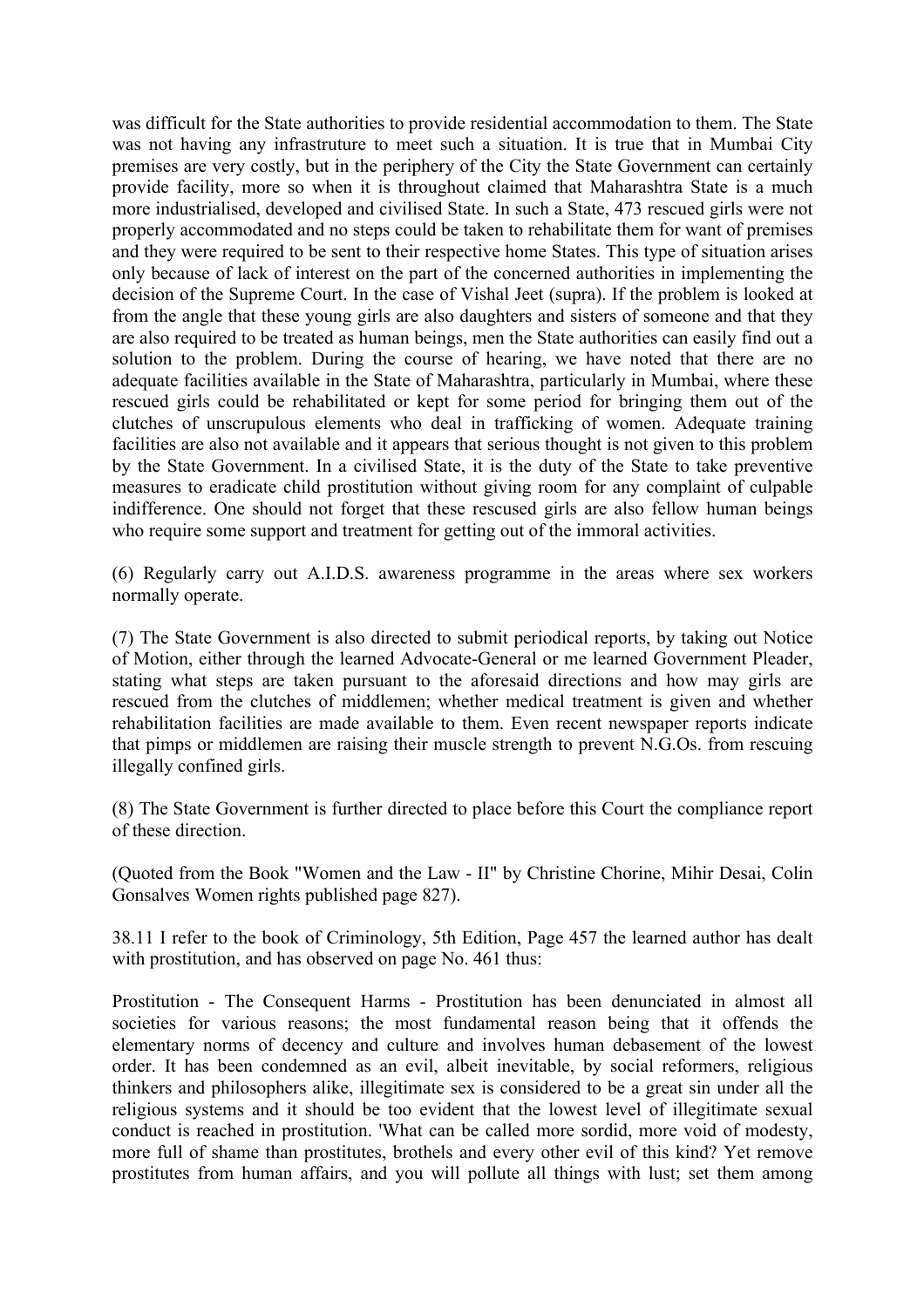honest matrons, and you will dishonour all things with disgrace and turpitude', commented St. Augustine on prostitution. Thomas Aquinas expressed the same idea in the following words:

Prostitution is like the filth in the sea, or a sewer in the palace. Take away the sewer, and you will fill the palace with pollution; and likewise with the filth (in the sea). Take away prostitutes from the world, and you will fill it with sodomy'.

Further combating prostitution on page 463 the learned author has observe thus:

In India the main legislation dealing with the problem is the Suppression of Immoral Traffic Act, 1956 (to be referred hereafter as S.I.T.A.). The Act does not prohibit prostitution as such but seeks to remove some of the conditions which promote prostitution. The provisions are directed mainly towards those who either organize prostitution by running brothels or induct women into the sex trade.

The only situations for which a prostitute can be punished are:

(1) Where prostitution is carried on in premises which are within a distance of 200 yards of any place of public religious worship, educational institution, hotel, hospital, nursing home or such other public place of any kind as may be notified in this behalf by the Commissioner of Police or District Magistrate.

(2) Where a prostitute makes positive attempts to seduce or solicit persons for purposes of prostitution.

38.12 One important object of the Act is to rescue girls in need of help and provision has been made for protection homes.

38.13 The need for change in S.I.T.A. was continuously felt but it was only in 1986 that some significant changes were introduced. A new name the Immoral Traffic (Prevention) Act was given to the amended legislation.

38.14 Under the New Act the definition of prostitution has been widened to mean 'the sexual exploitation or abuse of persons for commercial purposes'. The word 'person' has replaced the expressions 'women' and 'girls' making it possible to include males as well in the definition of prostitution, the male customers of the prostitutes also being the victims of commercial exploitation. The Act classifies the persons into three categories viz., children, minors and adults; the former two being less than 18 and 16 years respectively. Under Section 5, procuring, inducing or taking for the sake of prostitution is made punishable with varying periods of imprisonment, greater punishment being prescribed for offences against minors and children.

38.15 Enforcement of laws page 464:

The idea of rescue homes has not been properly implemented because of the acute shortage of such homes. For a vast country like India, there are only 81 rescue homes in all, most of the homes are very well managed and ill-equipped, specially those under Government management.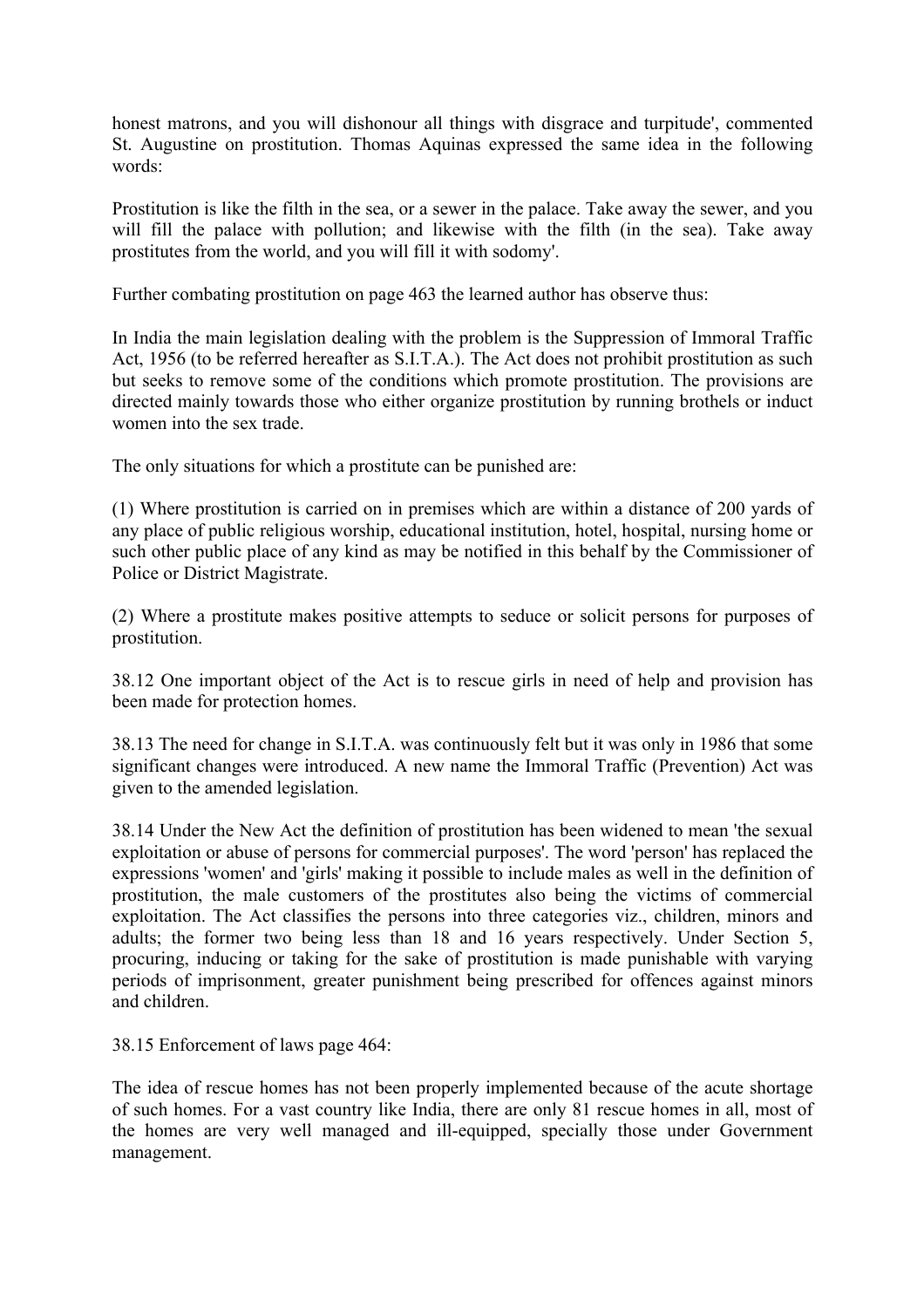There have been practical difficulties in the fulfilment of the formalities for the implementation of certain provisions of S.I.T.A. Section 15(2) of the Act empowers the special police officer, when he has reasonable grounds to believe that an offence in respect of a girl is being committed and a search with warrant will cause undue delay, to search the premises without a warrant in the presence of two or more respectable persons of the locality of whom one atlest is to be woman, and remove the girl and produce her forthwith before the Magistrate. The insistence on the presence of two respectable persons of the locality is based on sound public policy in order to prevent the harassment of innocent persons by the police. More often than not, it is however not possible to mange two respectable persons willing to associate themselves with the proceedings in connection with activities of a dubious nature.

38.15A Prostitution in Surat (A Study of Women in the profession of Prostitution in Surat City, 1990) Report of the Research Project Financed by the M.S.U.B. Vide S.R. No. 34(3) (31) dated 30-12-1989 by Leena Vihang Mehta - on page 56, some suggestion is given:

It is suggested that until we as a State and also as society, really determine and equip ourselves sufficiently to do away with this evil completely, we should be open enough to accept the realities and make compromise, with our "ideal but unachievable" goal of abolishing prostitution. In other words, just as we have Consumer's Protection Act. We also should be fair enough to give legal protection to prostitutes by regulating the minimum price structure and providing for regular medical checkups, living and work conditions in flesh trade. The interest of the children of prostitutes also should be protected.

As suggested in the earlier paragraphs, the Community Welfare Centre can take up the task of educating the customer as well as the prostitutes to protect each area from V.D. & A.D.I.S. and of motivating them to use precautionary measures, against such diseases.

Page 57 further suggestion is given:

The prostitutes should be made aware about their legal position. Systematic legal guidance should be made available to them so that the chances of unnecessary harassment can be minimised and they get at least a fair and just legal trial.

Future plans:

Very few respondents were ready to leave the profession and their expectations were found to be slightly unrealistic in view of our overall economy. Most of them desired to leave the profession only if they are offered good pay as well as housing accommodation.

#### Suggestion:

Almost all the respondents wished to have a secured job with regular income and a place to stay. In fact, the law already provides for protective homes and vocational training for girls and women willing to come out of the flesh trade. In reality, very few beneficiaries of the State homes belong to this category. It seems that persistent motivation and outside support are needed to help these women together courage, confidence and to shirk away the insecurity.

39. This habeas corpus petition raises important question of interpretation of Immoral Traffic (Prevention) Act, 1956. I have gone through the record of the case and the grounds supplied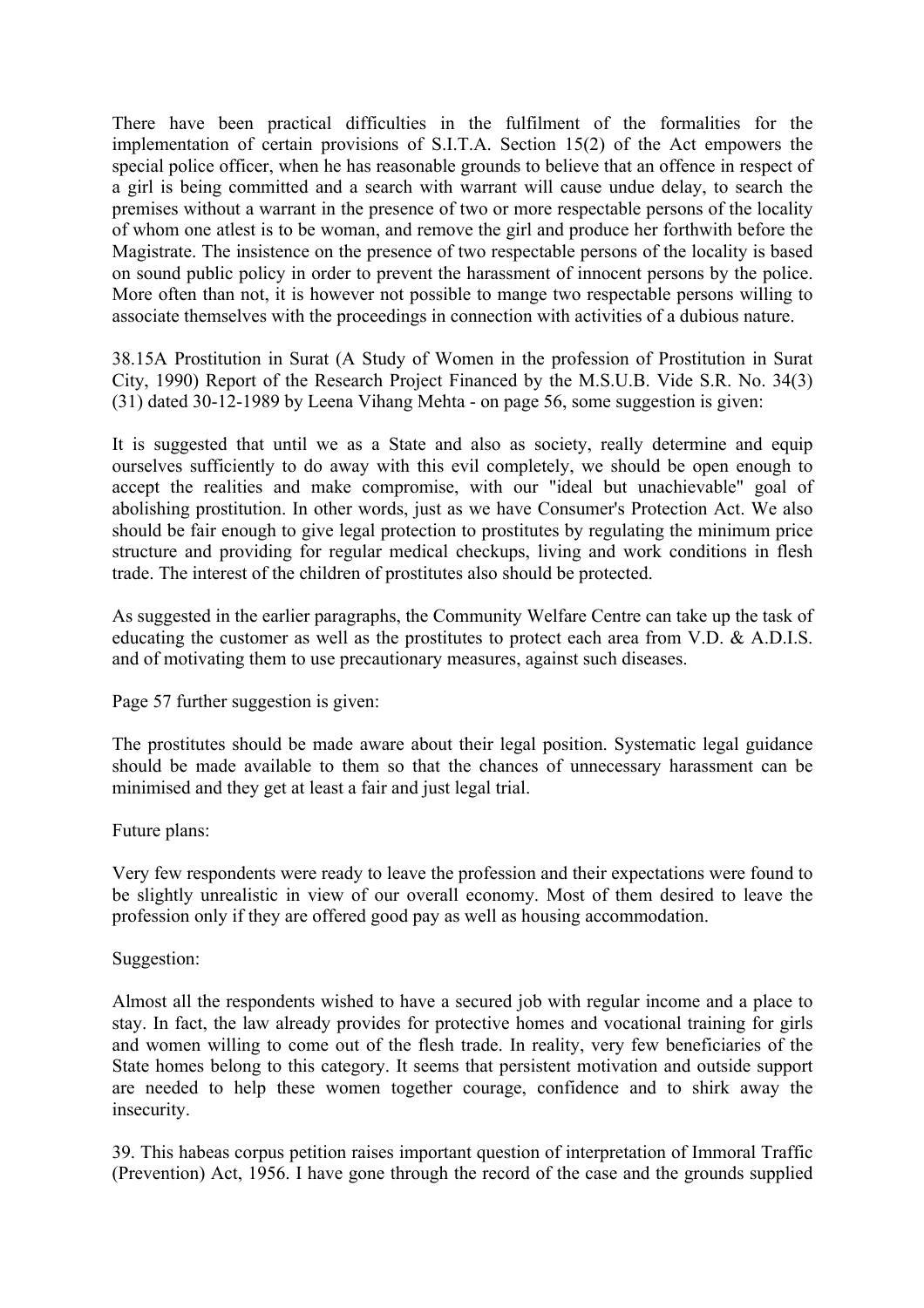therein. I am satisfied that the authority has properly arrived at the subjective satisfaction to detain the person as he was indulging in the activity in connection with immoral traffic. The Act in question is not only concerned with an individual, but the society at large, and I have considered Article 23 of the Constitution and the provisions of the Act as well as judgment of the Apex Court in Vishal Jeet (supra) and the judgment of the Bombay High Court in the case of The Public at Large v. The State of Maharashtra and Ors. (supra) and the directions issued by the Court and some of the passages of the book "Criminology" by S.M.A. Qadir, Fifth Edition. All these observations are important, and therefore, this Court is of the view that in the present case, the detention order ought to have been upheld and the detenu should not be released from jail as he is committing crime not only against the individual but against the society at large particularly with women which also affects a large number of people with dangerous disease like A.I.D.S.

40. This matter raises an important question of interpretation of provisions of the Immoral Traffic Act and the Gender Justice which is very common today. Looking to the importance of the matter, this Court directs the Registrar General of this Court to send copies of the judgment to : (1) The Secretary, Home Department; (2) The Secretary, Public Health, Social Welfare and Planning Department, (3) The Secretary, Education Department. This Court hopes and trusts that all these authorities will consider the observations made by this Court as well as various judgments which have been quoted, particularly, the judgment of the Hon'ble Supreme Court in the case of Vishal Jeet (supra) and the judgment of the Bombay High Court in the case of The Public at Large v. State of Maharashtra (supra), particularly, the directions issued by the Division Bench (Coram : M. B. Shah, C.J. (as he then was) and F.I. Rebello, J.) which may also be applicable to the State of Gujarat.

41. It is no doubt true that prostitution is a very old profession which is carrying on since ages and though the Government and other agencies are trying to make effort to eradicate the same, they have not been fully successful. If the steps which have been suggested in this judgment and any other step which may be necessary, and the State Government implements the same, at least, some progress can be done. If that is done, it will go a long way.

42. This Court further hopes and trusts that another method to eradicate prostitution or at least further preventing is to educate girls and women up to 12th Standard or up to the age of 18 years and the Government may make the same free or reasonably so cheap so all girls can take education irrespective of their financial position. If the girls are educated and studied, further opportunity can be given by the State Government to earn their own livelihood. It is well known that no women or girls join the profession at their own sweet will or volition. They have to do it under severe compulsion as there is no other alternative to them. If education and employment opportunity is provided to them, girls will not automatically fall into the trap of this profession.

43. Another advantage is that if the females are educated they will understand family planning and that may also solve problem of population which is also a very important question which the Government faces. This Court hopes and trusts that all the above suggestions the Government will consider and try to implement the same.

44. Before parting with this judgment, this Court beholden to Ms. Banna Datta, learned Advocate, who has appeared as amicus curiae at the request of this Court and has very ably assisted this Court in discussing and deciding this matter.